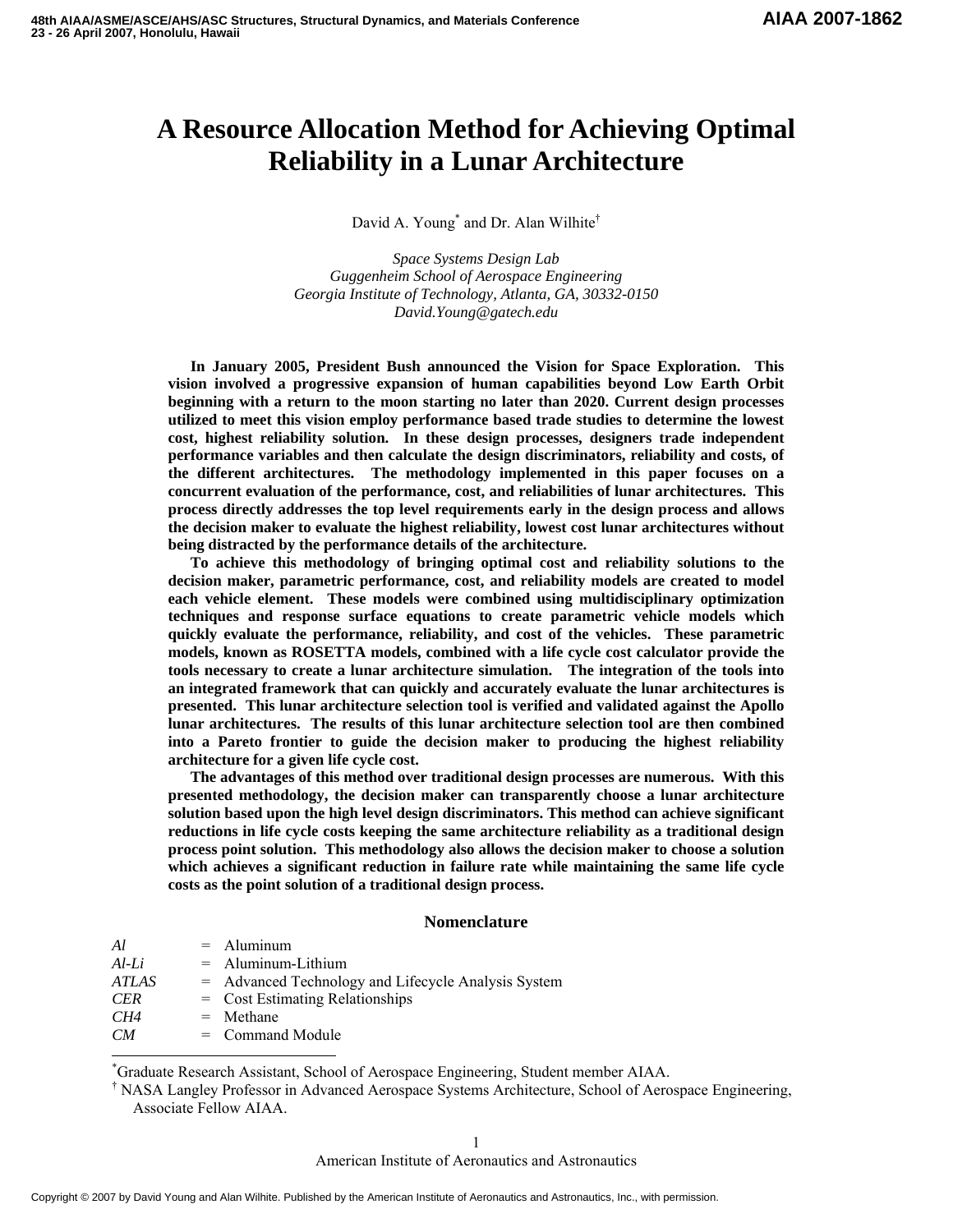| <i>DDT&amp;E</i> | $=$ | Design, Development, Testing, and Evaluation                                         |
|------------------|-----|--------------------------------------------------------------------------------------|
| <b>DSM</b>       | $=$ | Design Structure Matrices                                                            |
| EOR              | $=$ | Earth Orbit Rendezvous                                                               |
| <i>FTA</i>       | $=$ | <b>Fault Tree Analysis</b>                                                           |
| $Gr-Ep$          | $=$ | Graphite Epoxy                                                                       |
| $I_{sp}$         | $=$ | Specific Impulse                                                                     |
| LH2              | $=$ | Liquid Hydrogen                                                                      |
| LLO              | $=$ | Low Lunar Orbit                                                                      |
| LM               | $=$ | Lunar Module                                                                         |
| LOC              | $=$ | Loss of Crew                                                                         |
| <i>LOR</i>       | $=$ | Lunar Orbit Rendezvous                                                               |
| LOX              | $=$ | Liquid Oxygen                                                                        |
| <i>MER</i>       | $=$ | Mass Estimating Relationship                                                         |
| MMC              | $=$ | <b>Metal Matrix Composites</b>                                                       |
| N204             | $=$ | Nitrogen Tetroxide                                                                   |
| <b>NAFCOM</b>    |     | $=$ NASA Air Force Cost Model                                                        |
| <i>ROSETTA</i>   | $=$ | Reduced Order Simulation for Evaluating Technologies and Transportation Architecture |
| RP1              | $=$ | Refined Petrolium-1                                                                  |
| <i>RSM</i>       | $=$ | Response Surface Methodology                                                         |
| SM               | $=$ | Service Module                                                                       |
| SSDL             | $=$ | Space Systems Design Laboratory                                                      |
| STS              | $=$ | Space Transportation System                                                          |
| TFU              |     | $=$ Theoretical First Unit                                                           |
| Ti               | $=$ | Titanium                                                                             |
| <b>UDMH</b>      | $=$ | Unsymmetrical Dimethylhydrazine                                                      |
|                  |     |                                                                                      |

## **I. Introduction**

he purpose of this research is to improve on the design practices currently employed by the aerospace The purpose of this research is to improve on the design practices currently employed by the aerospace community. Currently top level design discriminators, such as cost and reliability, are calculated after the vehicle configurations are set. These discriminators are then used to select the winning design among the different candidate designs. This research proposes a methodology to pull these important design discriminators to the front of the design process by combining physics-based parametric models with multidisciplinary optimization techniques and Pareto frontiers to visualize the ideal reliability and cost architecture solutions.

There is a significant amount of research in the operations management community about the need for the decision maker to be provided with not only the optimal solution for the requirements, but also the optimal points for the off nominal requirements. This is especially true in spacecraft design, where life cycle costs can be in the billions of dollars and programs last for decades. The long and costly programs are subject to the whims of the public and funding can either increase or decrease depending on the decision maker leading the project at the time. Because of this instability it is important to have an understanding of the entire design space so that decisions can be made which will be robust to changing project budgets.

Although optimal engineering solutions can be found for a given set of requirements, organizational inertia can push these new techniques aside in favor of old less efficient ways. The complications of applying new design techniques to industry are addressed in the literature [1, 2, 3]. As these references demonstrate adoption of a new method, especially a non-transparent method is very difficult regardless of the benefit offered. Because of this nonacceptance, the method proposed in this paper attempts to address these issues by adapting conventional conceptual design tools into parametric design models through response surface equations. This method also increases the transparency of the process by providing the decision maker with the entire set of solutions in the form of a Pareto frontier. This frontier of optimal solutions allows the decision maker to choose the optimal solution from the best data available and does not attempt to hand the decision maker a solution which he/she has not chosen. This allows the decision maker to be invested in the solution to the architecture while avoiding non-optimal configurations.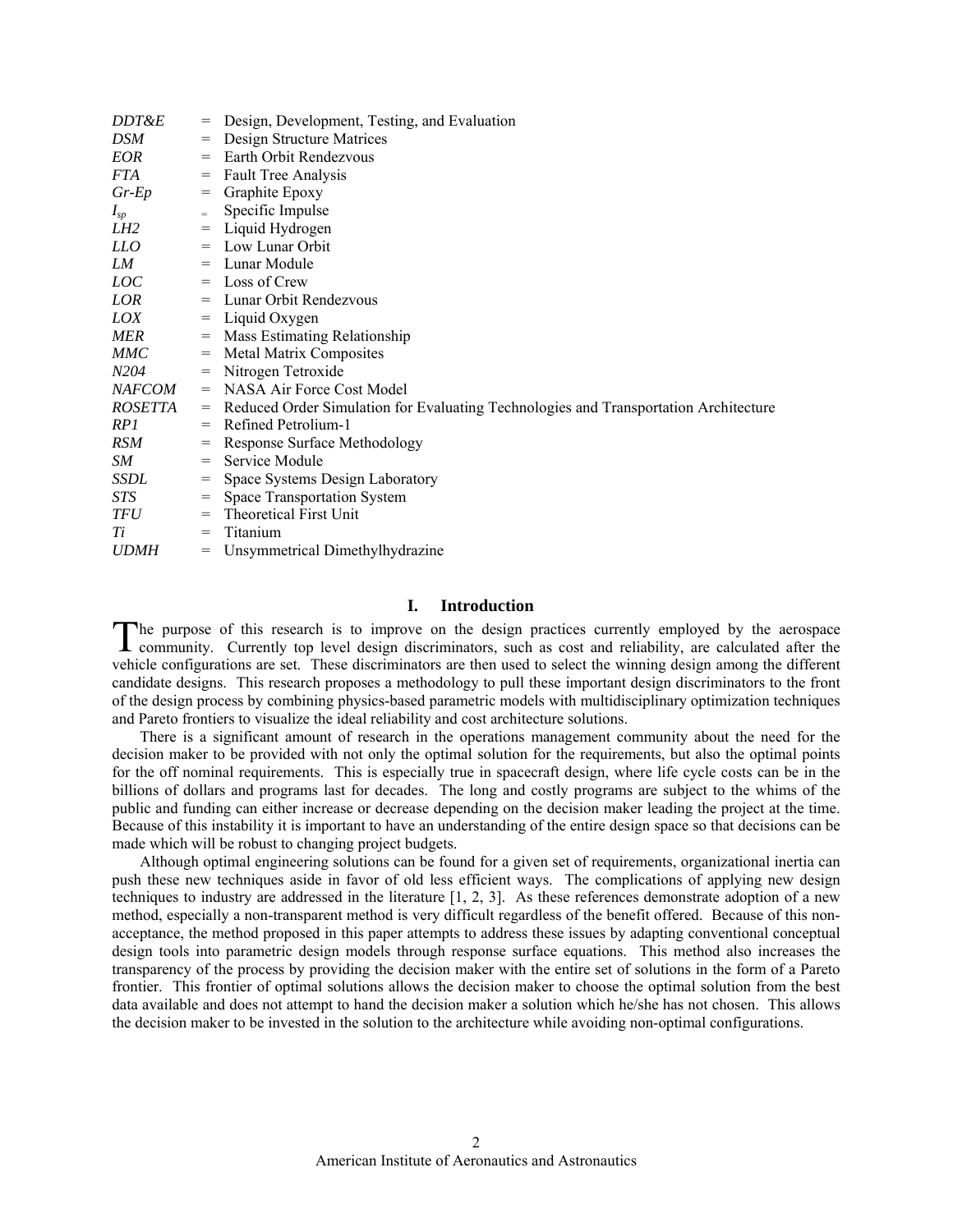#### **II. Methodology**

To evaluate the performance, cost, and reliability of a lunar architecture concurrently, it is necessary to create parametric models of the vehicle elements that make up the lunar architecture. These parametric tools can then be evaluated in the architecture to create the total architecture cost and reliability. This can then be used to compare the different architecture configurations and lunar modes. A Reduced Order Simulation for Evaluating Technologies and Transportation Architecture (ROSETTA) model is a parametric design tool utilized by the Space System Design Laboratory at the Georgia Institute of Technology to quickly evaluate how changing the design variable affects a vehicle. A ROSETTA model is a spreadsheet model that uses Response Surface Methodology (RSM) to approximate each of the design disciplines described [4]. The ROSETTA model can also be used to calculate the viability of a vehicle if the DDT&E, operations costs, and economics of the vehicle are included in the model.

#### **A. Performance**

To calculate the performance of the lunar architecture it is necessary to calculate the resulting performance of all of the vehicle elements of the architecture. To calculate this vehicle performance, a ROSETTA model is created for each vehicle. The Lunar Module ROSETTA model is given as an example to demonstrate the procedure to be followed in the creation of a ROSETTA model. The Design Structure Matrix (DSM) for the ROSETTA Lunar Module is given below as Figure 1.



**Figure 1: Design Structure Matrix for ROSETTA Lunar Module.** 

As this DSM demonstrates, there are four separate disciplines are integrated to calculate the performance characteristics of the Lunar Module. As with most ROSETTA models, there is a strong coupling between the propulsion, trajectory and weights disciplines. This coupling is addressed in the ROSETTA model through iteration in the Excel spreadsheet. This iteration automatically occurs until the inputs to the different CAs are all consistent. This represents a closed vehicle solution.

A lunar module, as defined in this ROSETTA model, must be capable of transporting humans and/or cargo to and from the lunar surface. The vehicles must also be able to support changing payload weights as the weights of the other vehicles in the mission change. To facilitate these different mission requirements, the ROSETTA model was setup to parametrically scale based upon changing mission requirements. A summary of the ranges of mission requirements that are defined by the ranges of the individual ROSETTA models is given as Table 1.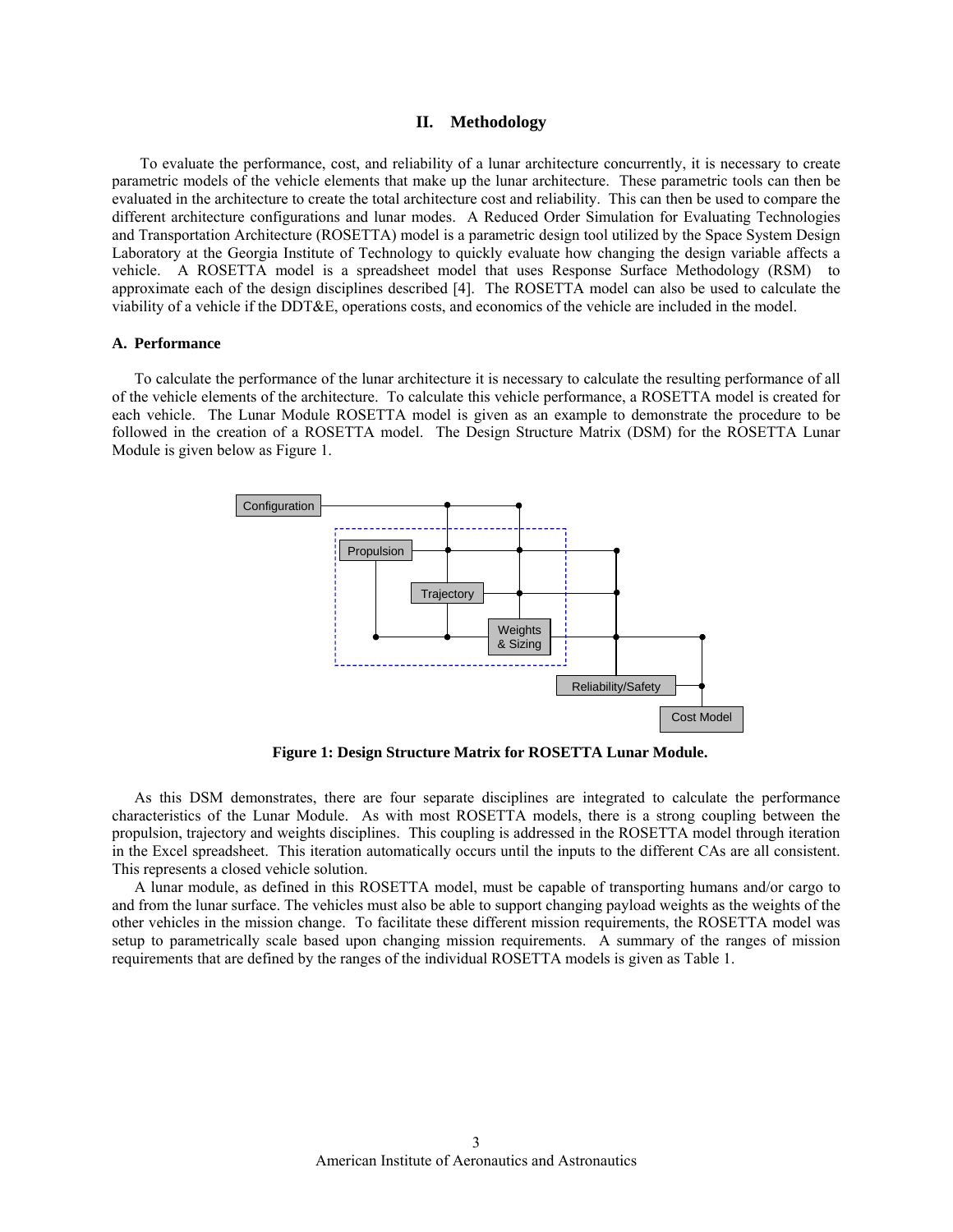| <b>Mission Ranges</b> | Minimum          | <i>Maximum</i> |
|-----------------------|------------------|----------------|
| Crew Number           | $\theta$         | 6              |
| Payload to LS         | $500 \text{ kg}$ | 50,000 kg      |
| Payload to LLO        | 100 kg           | 50,000 kg      |
| Payload for LOI Burn  | $0 \text{ kg}$   | 50,000 kg      |
| Mission time          | 3 days           | 14 days        |
| On Orbit Delay        | $0$ days         | 180 days       |
| Number of Stages      |                  |                |

**Table 1: Mission Parameters Ranges for ROSETTA Lunar Module.** 

This table gives the mission specific parameters that the ROSETTA model is able to accommodate. There are also over 50 other performance based configuration inputs that the vehicle model uses to simulate a multitude of different lunar landers. These configuration parameters have a large effect on the performance of the vehicle. A summary of some of the most important configuration parameters is provided as Table 2.

|  |  | Table 2: Configuration Inputs for ROSETTA Lunar Module. |
|--|--|---------------------------------------------------------|
|  |  |                                                         |

| <b>Structural Types</b> | Propellant Types    | <b>Engine Cycle Types</b> |
|-------------------------|---------------------|---------------------------|
| Aluminum                | LOX/LH <sub>2</sub> | Pressure Fed              |
| Aluminum-Lithium        | UDMH/N2O4           | Expander                  |
| Titanium                | LOX/CH4             |                           |
| Graphite Epoxy          |                     |                           |
| Metal Matrix Composite  |                     |                           |
|                         |                     |                           |

The mission parameters (Table 1) and the configuration inputs (Table 2) are treated as inputs to the design structure matrix and define the configuration for the ROSETTA Lunar Module.

The propulsion discipline involves a Response Surface Equation (RSE) of REDTOP 2 engine performance conceptual design tool [5]. Each propellant combination and cycle type requires a different RSE. These RSEs require the propellant type, cycle type, thrust level, chamber pressure, and O/F ratio as inputs. The model then calculates the resulting  $I_{sp}$  and engine T/W to the ROSETTA model [6]. This  $I_{sp}$  and T/W are then passed to the trajectories and weights disciplines.

 The trajectory discipline involves a RSE of Program to Optimize Simulated Trajectories (POST 3D) [7]. This program is an industry standard three degrees of freedom trajectory simulator that optimizes the weight consumed in a trajectory. The RSE of the POST simulation requires the total vehicle stage weight from the weights analysis and the thrust and Isp from the propulsion analysis [8]. The resulting ∆V for the trajectories are then passed to the weights analysis to calculate the total propellant required and the tank sizes.

 The weights and sizing discipline uses a series of industry standard Mass Estimating Relationships (MERs) to approximate the vehicle weights [9]. These MERs combined with semi-empirical tank sizing relationships to calculate the size of the tanks necessary to hold the propellant [10]. The structural strengths and densities of the material types are defined from the Humble [11]. This propellant mass is calculated with the trajectory  $\Delta V$  and I<sub>sp</sub> from rocket equation.

$$
\Delta V_{Traj} = g_0 I_{sp} L N \left( \frac{M_{Propeliant} + M_{Inert}}{M_{Inert}} \right)
$$
 (1)

Where:  $g_0$  is the gravitational constant Mpropellant is the propellant mass Minert is the inert mass of the vehicle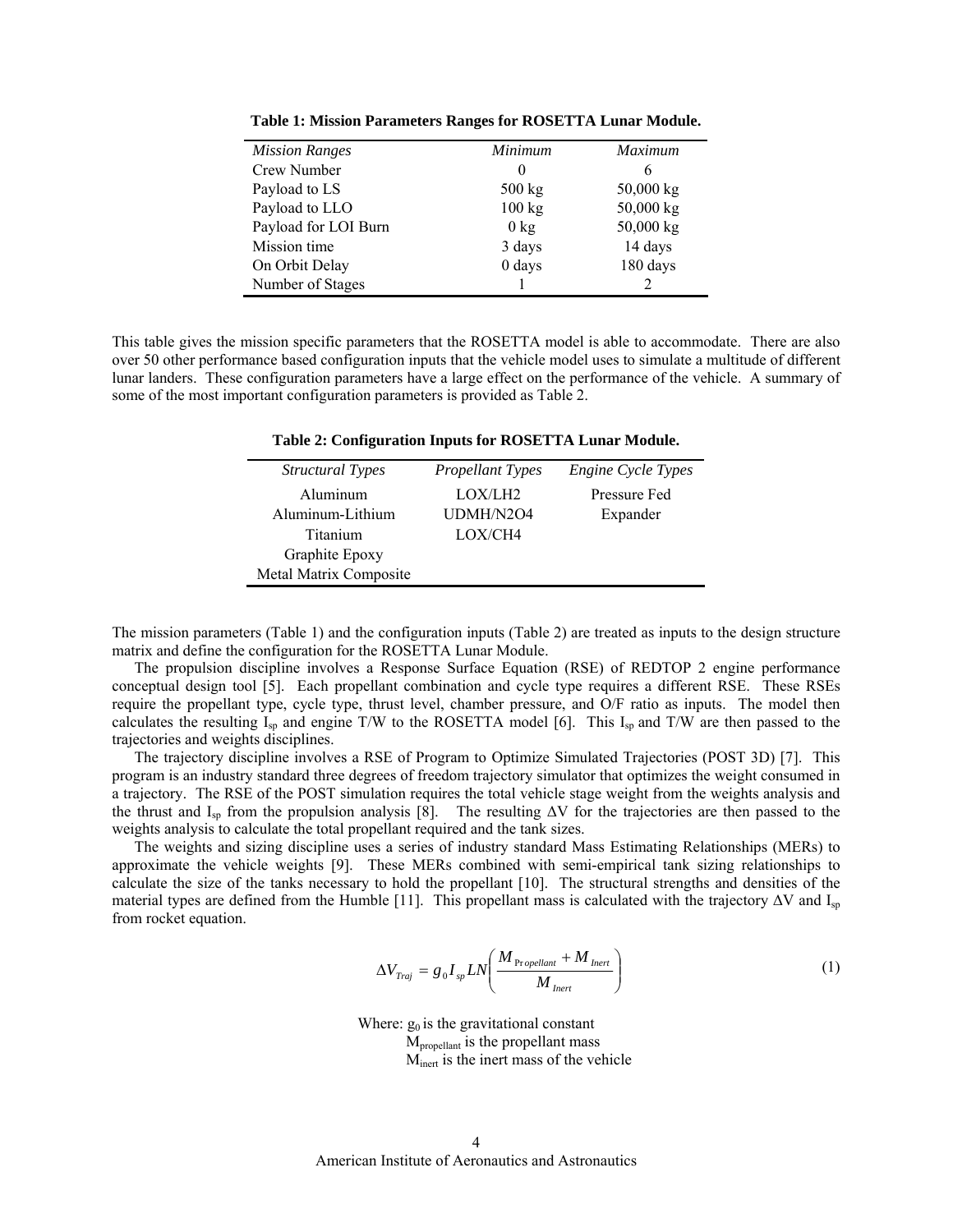The calculated propellant mass is then combined with other MERs to produce the total vehicle mass of the system. This vehicle mass is then iterated with the propulsion (via thrust and T/W ratios) and trajectory to close the lunar module vehicle design. The Excel implementation of the ROSETTA model allows the vehicle's performance to be calculated quickly and is portable to any computer operating Microsoft Office. The resulting mass estimations for the vehicle weight can then be passed to the other ROSETTA models of the lunar architecture.

#### **B. Reliability and Safety**

To model the reliability and safety disciplines in the ROSETTA model, a new approach was needed. Traditionally, fault trees are used to calculate the reliability of a system based upon each assumed subsystem reliability. This static approach is generally sufficient for calculating the reliability of a system and has been used for all types of systems, including the Space Shuttle. Unfortunately, the FTA analysis is not sufficient to calculate the reliabilities of changing vehicle configurations since it requires that the number and placement of the subsystems be static to calculate the total reliability of the system. For this methodology, it is imperative that the fault trees change dynamically to adjust to the changing vehicle configurations, such as number of engines, propellant types, etc. To accomplish this dynamically changing fault tree, a mathematical representation of the fault tree was created in Excel and was allowed to change based upon the input vehicle configurations. These dynamically changing fault trees will be implemented in every ROSETTA model to accurately calculate the resulting vehicle reliability based upon the changing configurations.

These dynamically changing fault trees must be able to not only calculate the loss of mission reliability of a vehicle but also the loss of crew safety. These calculations differ by the severity of the failure and the ability of the crew to survive the failure type. For most instances, the difference between the types of failures will depend on the vehicle and the subsystem which failed. For most models, the difference between LOM and LOC will be established via a percentage of subsystem failures that result in a LOC event. Even if a LOC event occurs, it does not necessarily result in a loss of crew. Some vehicles have emergency abort systems that will save the crew in the event of a LOC event occurs. The success of these systems is still subject to the reliability of the crew abort system. For vehicles with such an abort system, the LOC number is inflated by the reliability of that abort system via a parallel reliability calculation.

The dynamic fault tree analysis integrated into this methodology requires that the individual subsystem reliabilities be defined and input into the base of the fault tree. These individual subsystem reliabilities are generally considered to be inputs into the vehicle fault tree. In the case of a propulsion subsystem, the subsystem reliabilities are highly dependant on the configuration of the vehicle. The individual element reliabilities can be found in literature, but models have to be developed to calculate the total subsystem reliability that can be included in the dynamic fault tree analysis.

The propulsion subsystem reliability is a combination of different reliability models combined to account for the possible failure modes of the each subsystem. These reliability models include:

- Common Cause Failure Model
- Catastrophic Engine Failure Model

Each of these models is combined into one branch of the dynamically changing fault tree analysis to provide the overall propulsion system reliability.

Common Cause Failure (CCF) is a reliability technique that attempts to model the failures that are inherent due to flaws in all redundant systems in an element. A standard definition of common cause failure is, "A subset of dependent events in which two or more component fault states exist at the same time, or in a short interval, and are direct result of a shared cause." [12]. These CCFs usually occur in systems where multiple, usually redundant, components all share the same flaw. This flaw can be a manufacturing, software, or other problem that is common to all redundant systems in an element. An example of a CCF is a flaw in the materials properties found in many propellant tanks, which cause all tanks in a system to fail when stressed. In this case a redundant system, such as multiple tanks of a fuel cell in a power system, can fail simultaneously due to a materials flaw in the construction of many propellant tanks.

There are many proposed methods to model CCF. These methods include both explicit and implicit methods of modeling a CCF [13]. An explicit method treats the common cause as a separate event in the fault tree analysis. An implicit method treats the common cause failure as an algebraic unreliability expression, which is then included in the reliability calculation input into the fault tree analysis. In this methodology an explicit method is chosen for extensibility because it is generally difficult to derive an algebraic expression of system unreliability [14].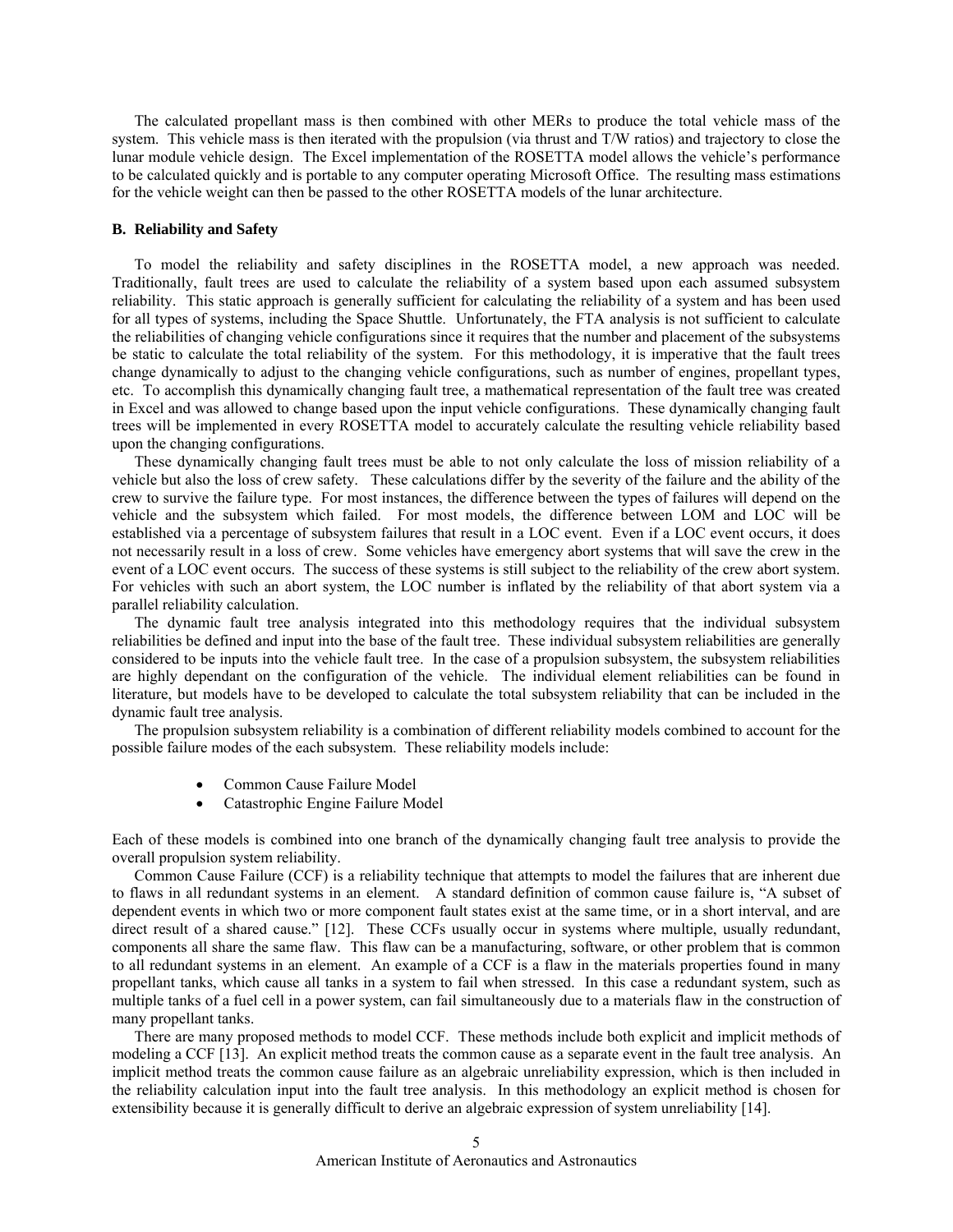There are many different explicit methods that can be chosen to model common cause failures in a dynamic fault tree analysis. In this methodology a single parameter or β model will be used [15]. A single parameter model is a model that uses a single β parameter in parallel with the redundant components in a subsystem. This β parameter is defined as a combination of independent failure rates and common cause failure rates as given by equation 2.

$$
\beta = \frac{\lambda_c}{\lambda_c + \lambda_I} \tag{2}
$$

Where:  $\lambda_c$ =failure rate due to common cause failures  $\lambda_1$ =failure rate due to independent failures

This single parameter model is explicit and is therefore treated as an independent event in series with the component failure rate in the fault tree analysis.

Common cause failures are not the only specific breakdown of the subsystem system reliability used in this methodology. Failure rates are broken down in this research according to the four types of failures defined in Huang et al. [16]. This breakdown divides failure rates into four categories:

- Catastrophic Failures
- Non-Catastrophic Failures
- Preventable Catastrophic Failures
- Unnecessary Shutdown Failures

 A catastrophic failure is defined as an uncontained failure the immediately results in a loss of vehicle. This, in turn, will result in a loss of crew unless a crew abort system is in place. Historically, catastrophic failure rates for engines range between 20% and 40% [16]. This catastrophic failure rate was generally derived for propulsion subsystems but is generalized for all subsystems.

 Non-catastrophic failure rates are considered failures that are contained by the failing element. An example of this is a failure that causes the system to shutdown, but the vehicle can still operate with a redundant system. The aforementioned shuttle main engine cutoff sensors are an example of a non-catastrophic failure. If the sensor fails "wet," or the engine shuts down when fuel is still present, the failure is contained to this subsystem. Since the ECO sensors have redundancy, this failure would not result in a loss of mission.

 The third type of failure is the preventable catastrophic failure. This type of failure would result in a catastrophic failure if the safety systems did not shut down the operating equipment. An example of this would be an engine health management system shutting down an engine when redlines are exceeded. If the health management system was not present, a catastrophic failure would have occurred; but it was prevented by the safety system.

 The fourth and final type of failure is unnecessary shutdown failures. These failures are a result of the safety systems sensor failure, where the operating element is shut down when no real failure has occurred. This can be found in almost any avionics or health management system where redlines are too restrictive.

 Each of these types of failures is represented as basic events in the fault tree analysis. These failure rates can then be combined with the common cause failure rate to produce an entire subsystem failure rate. A representation of what a propulsion system fault tree would look like with the CCF and catastrophic engine failure rates are included is shown as Figure 2.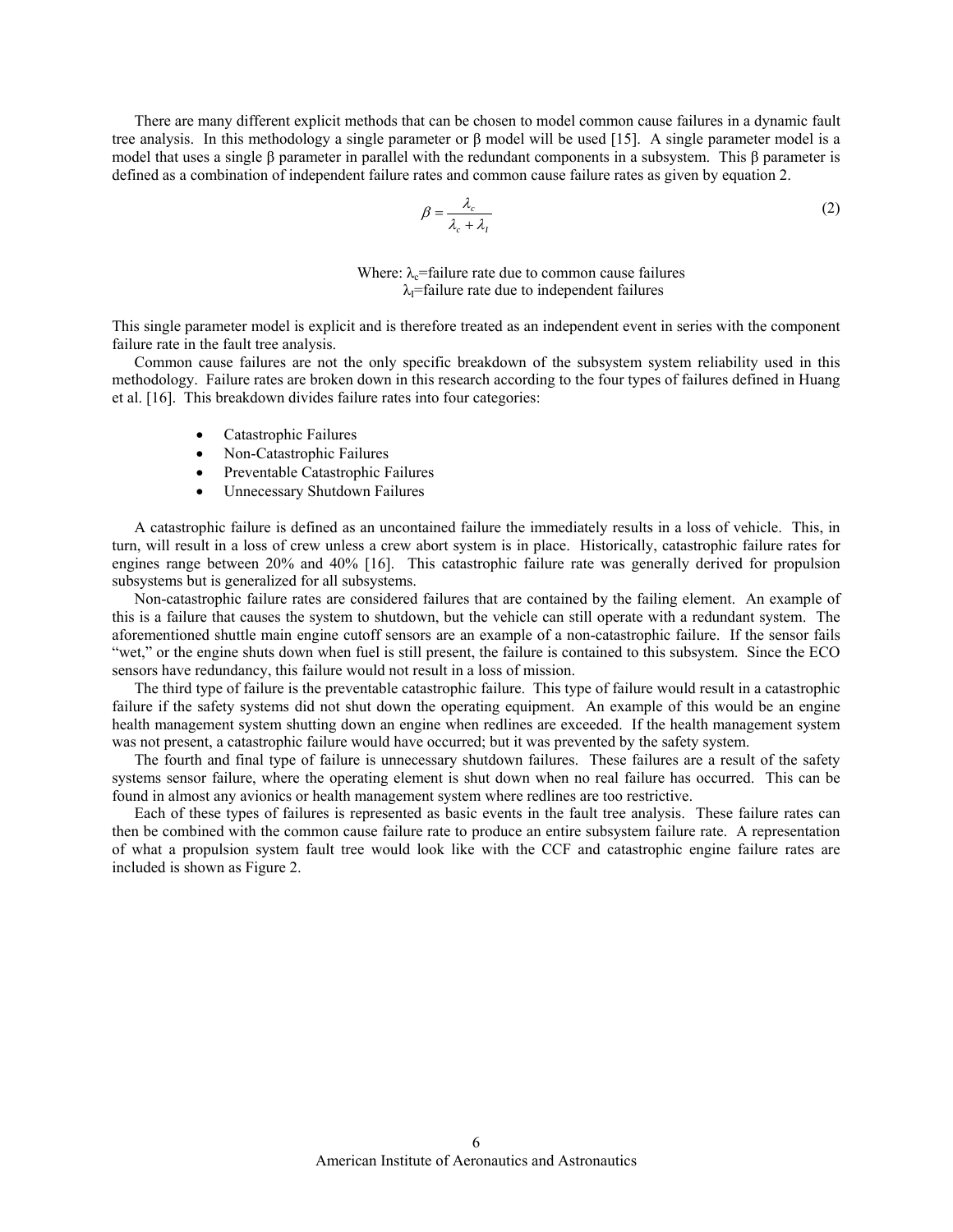

**Figure 2: Fault Tree Representation of the Propulsion System for a Generic Launch Vehicle Using Relex [17].** 

This figure shows a three engine propulsion system with engine out vehicle configuration represented as fault tree. As this figure shows the catastrophic failure fraction rate for each engine must be treated as an independent event. A catastrophic failure of any of the engines causes a failure of the entire vehicle. Common cause failure is also treated much like a catastrophic failure rate in that it is an independent event which is in series with the actual elements of the vehicle. The engine out system is treated as a k out of n system. It should be noted that although the k out of n system increases the reliability, the addition of an extra engine catastrophic rate decreases the reliability over an ideal k out of n system.

 To complete a dynamic fault tree analysis this fault tree must be mathematically described in the ROSETTA model. To mathematically model this reliability, a catastrophic engine failure fraction was added to a k out of n system. The mathematical model derived from Huang et al. is given [16]:

$$
R_{PS} = [1 - (C_F(1 - R_T) + P_F(1 - R_T) + U_F(1 - R_T) + NCF_F(1 - R_T))]^N
$$
\n(3)

$$
R_{PS_{(EO)}} = (1 - C_F (1 - R_T))^N [(1 - (1 - C_F)(1 - R_T))^N + N(1 - (1 - C_F)(1 - R_T))^N]
$$
\n
$$
N(1 - (1 - C_F)(1 - R_T))^N = (1 - C_F)(1 - R_T)
$$
\n(4)

Where:  $R_{PS}$  is the reliability of the propulsion system

 $R_{PSEO}$  is the reliability of the propulsion system with engine out

 $C_F$  is the catastrophic failure rate

 $R<sub>T</sub>$  is the single engine reliability

 $P_F$  is the preventable failure fraction

 $U_F$  is the unnecessary shutdown failure fraction

 $NCF<sub>F</sub>$  is the non-catastrophic failure fraction

N is the number of engines

This model for loss of mission reliability can be extended to calculate the loss of crew reliability. The loss of crew number includes a factor to account for the fact that the crew may survive a non-catastrophic failure. That factor is included as a vehicle stage specific percentage of the trajectory where the crew can successfully survive a noncatastrophic failure. These loss of mission and loss of crew systems representations can be combined with the common cause failure rate to calculate a total loss of mission and loss of crew expression. A summary of the analytical equations for the loss of mission and loss of crew reliabilities follow: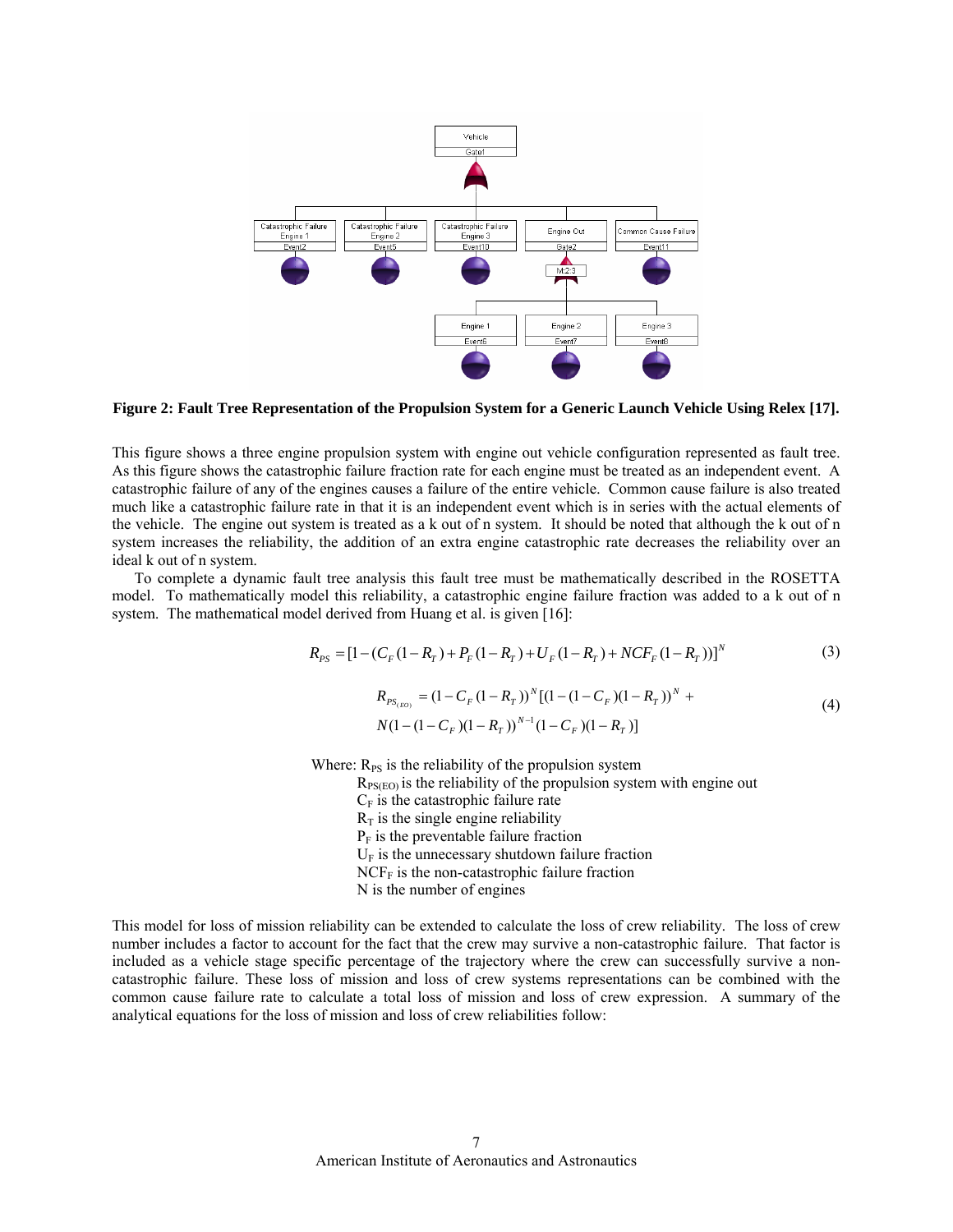Loss of Mission Reliability:

$$
R_{PS} = [1 - (C_F(1 - R_T) + CCF(1 - R_T) + P_F(1 - R_T) + U_F(1 - R_T) + NCF_F(1 - R_T))]^N
$$
 (5)

$$
R_{PS_{(EO)}} = (1 - C_F (1 - R_T))^N [(1 - (1 - C_F - \beta)(1 - R_T))^N + N(1 - (1 - C_F - \beta)(1 - R_T)) (1 - R_T)] (1 - \beta^* (1 - R_T))
$$
\n
$$
(6)
$$

Loss of Crew Safety:

$$
R_{PS} = [1 - (C_F(1 - R_T) + CCF(1 - R_T) + [P_F(1 - R_T) + U_F(1 - R_T) + NCF_F(1 - R_T)]*(1 - \frac{\omega}{T})]^{N}
$$
 (7)

$$
R_{PS_{(EO)}} = (1 - C_F (1 - R_T))^N [(1 - (1 - C_F - \beta)(1 - R_T)(1 - %T))^N + N(1 - (1 - C_F - \beta)(1 - R_T)(1 - %T))^N]
$$
\n
$$
N(1 - (1 - C_F - \beta)(1 - R_T)(1 - %T))^N - (1 - C_F - \beta)(1 - R_T)(1 - %T)[(1 - (\beta + R_T)(1 - R_T)(1 - R_T)(1 - R_T)(1 - R_T)(1 - %T))^N]
$$
\n(8)

Where:  $β$  is the common cause failure percentage

%T is the percentage of the trajectory where the crew can survive a non catastrophic failure without a crew escape system  $R_{PS}$  is the reliability of the propulsion system  $R_{PS(EO)}$  is the reliability of the propulsion system with engine out

These equations are implemented in the ROSETTA models to address the subsystem reliabilities that are compiled in the development of the dynamically changing fault tree analysis.

#### **C. Cost Estimation**

To calculate the top level design discriminators, it is necessary to get an accurate cost model to predict the vehicle costs and compile architecture life cycle costs. These CERs are weight based costing relationships that are based upon analogous systems to calculate the Design, Development, Testing, and Evaluation (DDT&E) costs as well as the Theoretical First Unit (TFU) costs. These costs will then be compiled into a Life Cycle Cost (LCC) which will then be combined with the vehicle reliability to calculate the Pareto frontier which will be used to make the lunar architecture mode decision. The cost model used in the ROSETTA models is NAFCOM CER based. The a and b terms are derived from analogous vehicles which can be obtained from NAFCOM 04 for all of the Apollo vehicles [18]. These subsystem based costs are then compiled into a stage cost. This stage cost is then multiplied by NAFCOM relationships for Program Management, Integration, Assembly and Checkout, System Test Operations, Ground Support Equipment, and System Engineering and Integration. A cost margin of 20% is also applied to all vehicles which do not currently exist. The complexity factors for the CERs are all baselined at one and manipulated via the vehicle configuration choices and the cost penalties for using off-nominal reliabilities. These CERs are then linked with the weights calculation page in the ROSETTA models so that as the vehicle scales the costs automatically recalculate.

The complexity factor portion of the CERs is adjusted based upon the vehicle configuration. These complexity factors adjust for the fact that some materials are more expensive per pound than others. An example of this is that a tank made out of Titanium will weigh less than a tank made out of aluminum, but the titanium tank should cost more than the aluminum tank. A summary of the structural complexity factors is given as Table 3 [19].

|  |  | <b>Table 3: Complexity Factors for Tank Structural Materials</b> |
|--|--|------------------------------------------------------------------|

| <i>Structure</i>           | <b>Complexity Factor</b> |
|----------------------------|--------------------------|
| Αl                         |                          |
| $Al-I.i$                   | 15                       |
| Тi                         |                          |
| Graphite Epoxy Overwrapped | ད                        |
| <b>MMC</b>                 | 12                       |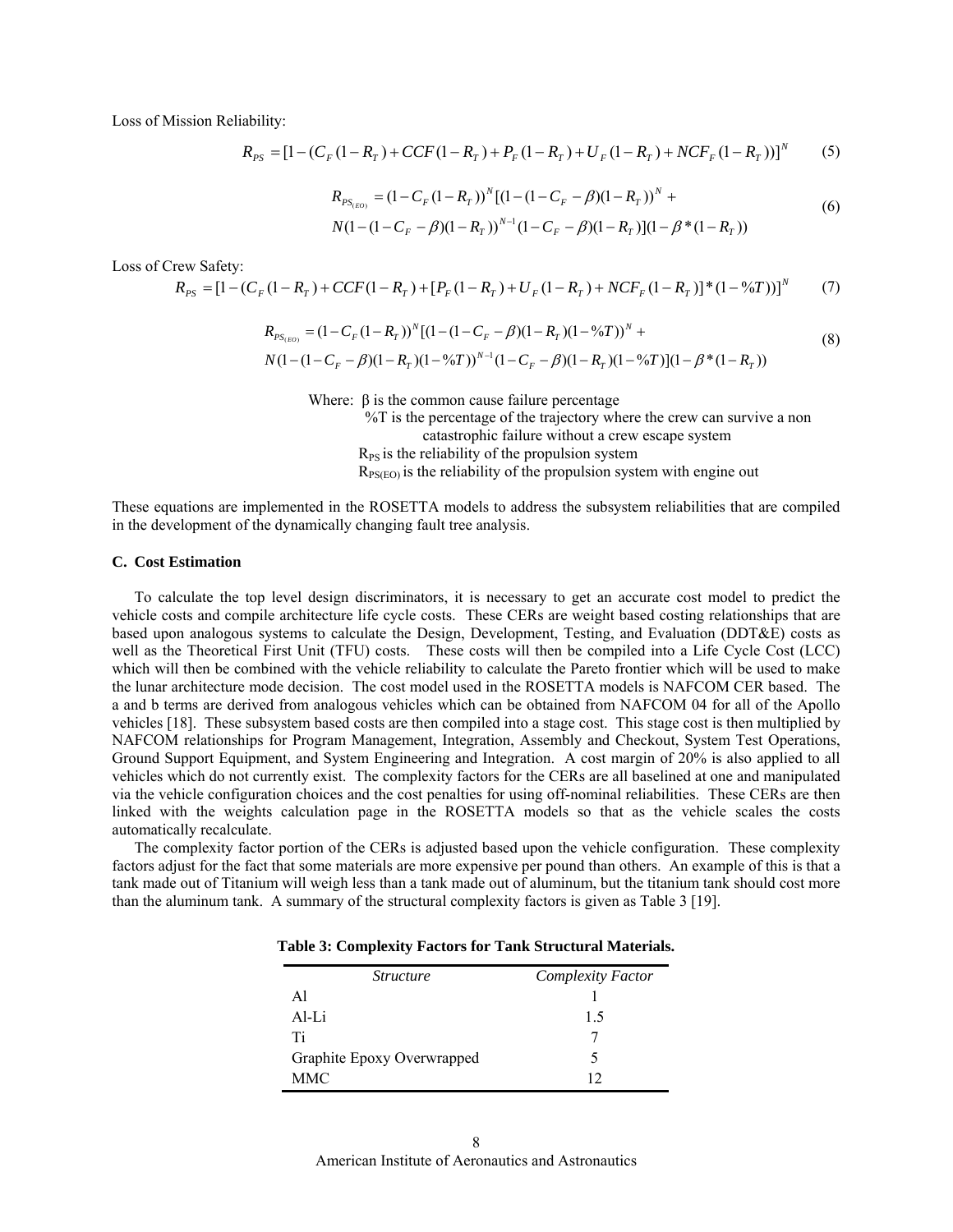As this table shows, the cost per pound of different spacecraft materials varies greatly. Aluminum is the cheapest and most widely used material. Graphite epoxy is currently estimated to be 5 times the price per pound of Al; however, the actual cost of a tank could be less than that of aluminum because the weight of the tank is significantly lighter due to the higher strength and lower density of graphite epoxy

 Once the vehicle costs are calculated for each of the vehicles in the lunar architecture, the total life cycle costs for the architecture can be calculated. The life cycle cost calculator used in this method spreads the DDT&E out over a specified number of years at the beginning of the program. This DDT&E is spread as a Beta function over the specified number of years. Once the DDT&E is paid, a flight rate is assumed and the cost per flight is calculated based upon the production costs for the elements. This learning curve diminishes the cost of subsequent production vehicles because of the knowledge gained in producing the previous vehicle. For this research a learning curve rate of 90% was assumed. The top level inputs to the life cycle cost calculator are:

- Start year for the program
- Total number of years of the program
- Number of years to spread DDT&E
- Flight rate (number of flights per year)
- Learning curve rate

From the top level data and the DDT&E and TFU costs of the different architecture elements, a total life cycle cost can be calculated. The production vehicles decrease in cost via the learning curve rate of 90%. The total LCC is then used along with the loss of mission reliability to calculate the individual points on the Pareto frontier. This generic baseline mission profile (number of years, DDT&E spreading, learning curve, and start year) will be used for all architecture comparisons made in this research.

The life cycle cost described in this methodology does not include an operations cost, nor does it include a disposal cost. The operations cost is highly dependant on the workforce and includes political aspects, both of which are difficult to quantify. The disposal cost is a small percentage of the LCC and is needed for all lunar architectures. Like the Apollo program and soon the space shuttle program, the program elements continue to be utilized long after the vehicle is retired. Because of these reasons the disposal cost is difficult to quantify and will not directly affect the lunar architecture decision.

As with the reliability model described in the previous section, the cost model described above was implemented in the ROSETTA models included in the lunar architecture selection tool. The CERs are implemented in a spreadsheet along with the NAFCOM a and b coefficients to calculate the subsystem DDT&E and TFU costs. The complexity factors for each of the subsystems are calculated as product of the original CER complexity factors calculated from the configuration type and the K-factor calculated from the reliability sheet. Each of these subsystem costs are then compiled to obtain the stage costs for the vehicle. These CERs are then linked with the weights calculated in the performance sections of the ROSETTA model to automatically update the subsystem costs as the vehicle scales.

### **D. Integration of Cost, Reliability, and Performance Models**

Once the ROSETTA models are completed for each of the vehicles required in the lunar mission mode, the vehicles must be integrated into a lunar architecture selection tool. To complete the lunar architecture DSM, the individual vehicle models must be included in an integrated framework to pass the vehicle mass, costs, and reliabilities between the elements of the architecture. ModelCenter is an integrated framework ideally set up to integrate multiple Excel based models and pass information between the models [20]. Each of the ROSETTA models were wrapped in ModelCenter wrappers and vehicle masses, costs, and reliabilities are then passed between the different ROSETTA models to complete the lunar architecture.

A separate inputs and cost accumulator module were also included in the integrated framework. The inputs module conditioned the vehicle level inputs so that the full lunar architecture is simulated. An example of this is that the Inputs page takes a user's selection of the lunar orbit rendezvous mission mode and sets the individual vehicles to perform the proper burns to complete the lunar orbit rendezvous. The resulting methodology is summarized in the flow chart presented as Figure 3.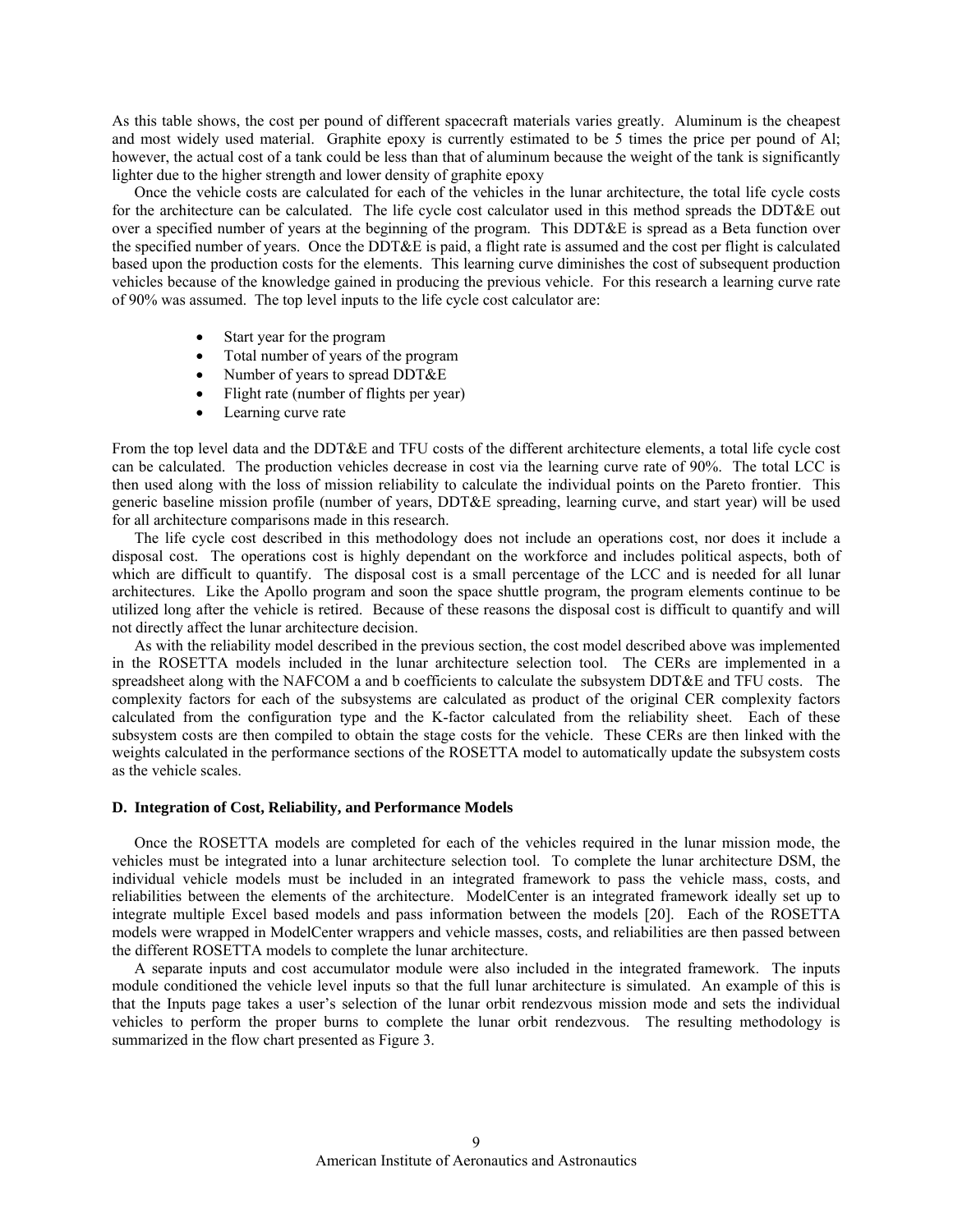

As this figure shows, the GA takes the place of the Monte Carlo analysis and an Overall Evaluation Criteria (OEC) is used as the objective function of the optimizer. This method is stochastic in that the initial population is randomly generated, but as a result of the higher objective function solution stay in the simulation longer, more points are evaluated around the Pareto frontier than a Monte Carlo analysis for a given number of simulations. The GA is solved for a given weighting  $(\alpha)$  on the OEC. The OEC is given as equation 9.

$$
OEC = \alpha \left(\frac{R}{R_{BL}}\right) + (1 - \alpha) \left(\frac{LCC_{BL}}{LCC}\right) \tag{9}
$$

Figure 3: Integrated Lunar Architecture Selection Tool.<br>
A takes the place of the Monte Carlo analysis and an Overal<br>
cion of the optimizer. This method is stochastic in that the infermention feature function solution sta The baseline LCC and R are different for the different lunar modes that are optimized. Each baseline is either the baseline numbers computed for the Apollo mission modes. Each baseline was verified and then simulated using the generic lunar mission cost spreading. This method optimizes the Pareto frontier on an OEC constructed of loss of mission reliability and life cycle cost. This weighting  $\alpha$  is then changed and the GA is rerun to find a second point on the Pareto frontier. The aforementioned procedure continues until enough points in the Pareto frontier are defined to adequately evaluate the Pareto frontier.

### **III. Validation**

To verify this design methodology and to validate the accuracy of the ROSETTA models, each of the mission modes under consideration was simulated and compared with the solutions obtained using the conventional conceptual design techniques. To baseline this methodology, the three Apollo modes that were under consideration in the 1960s (Earth Orbit Rendezvous, Lunar Orbit Rendezvous, and Lunar Direct Missions) were simulated and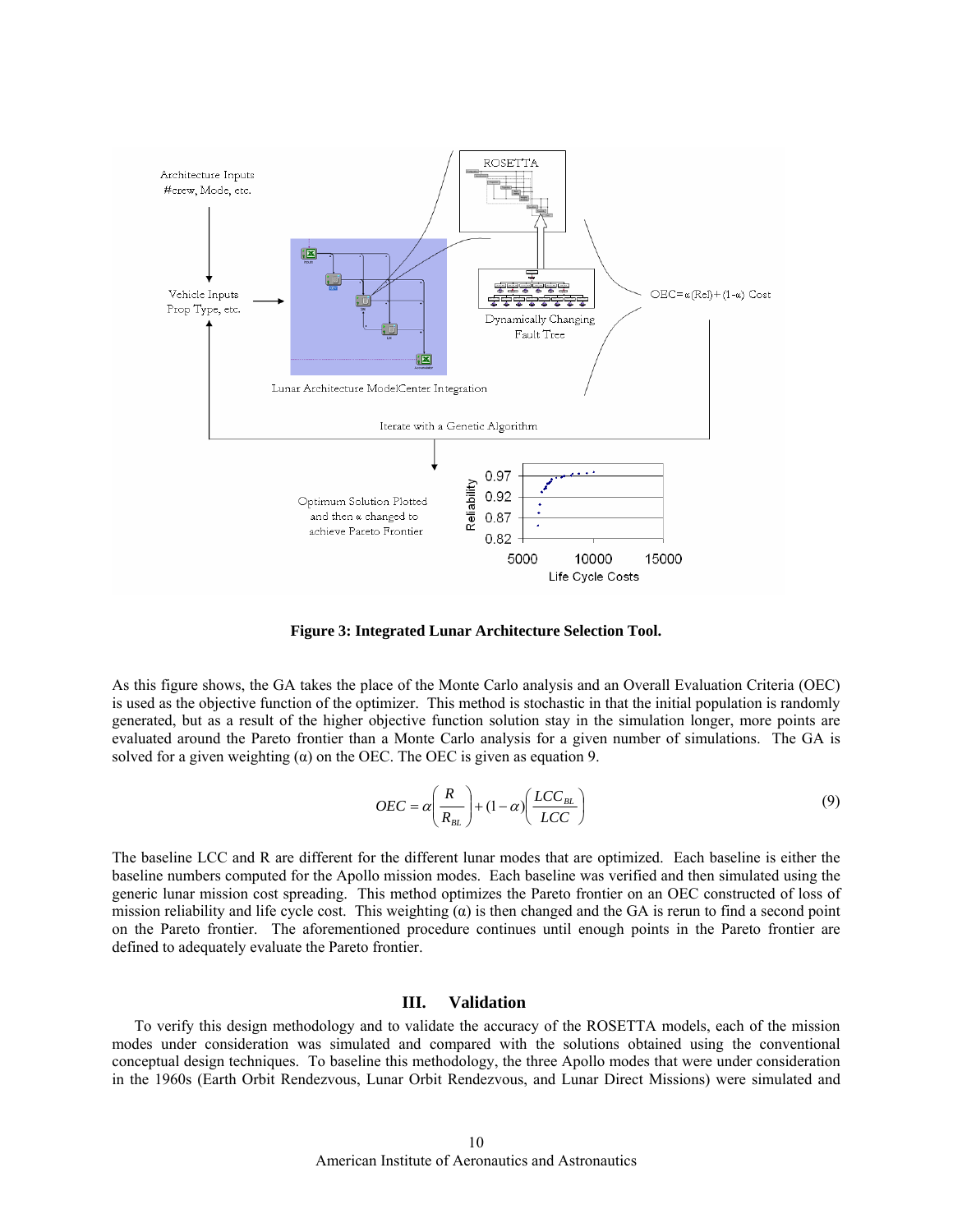calculate the optimal Pareto frontiers for each of the mission modes.

 To accomplish this simulation a complete ROSETTA model was created for each of the vehicles in the lunar architectures. These ROSETTA models were individually validated and then compiled into a lunar architecture using a ModelCenter integration environment. This ModelCenter based simulations will then be used to compute the performance, cost, reliability, and safety for each of the lunar mission modes. These results (performance, cost, and reliability) are then compared with the results from a conventional conceptual design process to validate the method and the results of each of the lunar architecture simulations.

Perhaps the most recognizable mission mode for lunar exploration is the Apollo Lunar Orbit Rendezvous mission mode. The LOR mission mode was originally championed by John Houbolt, a NASA Langley engineer [21]. This mission mode involved the use of a single Saturn V (C-5) launch vehicle to launch a three person Command Module (CM), a hypergolic pressure fed service module (SM), and a two person, two stage hypergolic pressure fed Lunar Module (LM). This mission mode is demonstrated in Figure 4.



**Figure 4: Lunar Orbit Rendezvous Mission Mode [22].** 

organize of the solutions obtained with the solutions obtained in the solution of the procedure is verified, it was used to the solution of the solution of the solution of the solution of the solution of the solution of As this figure depicts, the Apollo LOR concept involves a single launch of a Saturn V launch vehicle. The Saturn V is a three stage launch vehicle consisting of an S-I C first stage, and S-II second stage and an S-IV B third stage. The three man crew resides in the Command Module (CM) during the ascent. The CM is an Aluminum capsule designed to carry the crew to the low lunar orbit and return them to the Earth. Once in Low Earth Orbit (LEO) the S-IV-B performs a burn (Trans Lunar Injection (TLI)) to propel the vehicle stack to the Moon. The Service Module (SM) enters the stack (Lunar Module (LM) and CM) into Low Lunar Orbit (LLO). The Lunar Module is designed to take two men (via a separate habitat) to the lunar surface from low lunar orbit. The third man remains in the CM for the duration of the lunar surface mission. The LM is a two stage vehicle that uses common propellants as the SM. The staging point for the LM is at the lunar surface. The Lunar Ascent Module then returns the two man lunar crew to LLO and rendezvous with the CM and the SM. The SM propels the CM to earth by performing the trans-earth injection (TEI) burn. The CM subsequently enters the Earth's atmosphere and descends via parachutes for a water touch down. A compilation of the design choices made in the Apollo LOR mission is given below as Table 4 and Table 5.

| Vehicle           | Propellants         | Engine              | <b>Engine Number</b> |
|-------------------|---------------------|---------------------|----------------------|
| S-I-C             | LOX/RP1             | F-1 (Gas Generator) |                      |
| S-II              | LOX/LH <sub>2</sub> | J-2 (Gas Generator) |                      |
| S-IV <sub>B</sub> | LOX/LH2             | J-2 (Gas Generator) |                      |
| <b>SM</b>         | UDMH/N204           | Pressure Fed        |                      |
| LM Descent        | UDMH/N204           | Pressure Fed        |                      |
| LM Ascent         | UDMH/N204           | Pressure Fed        |                      |

**Table 4: Propellant Choices for Apollo Lunar Orbit Rendezvous.**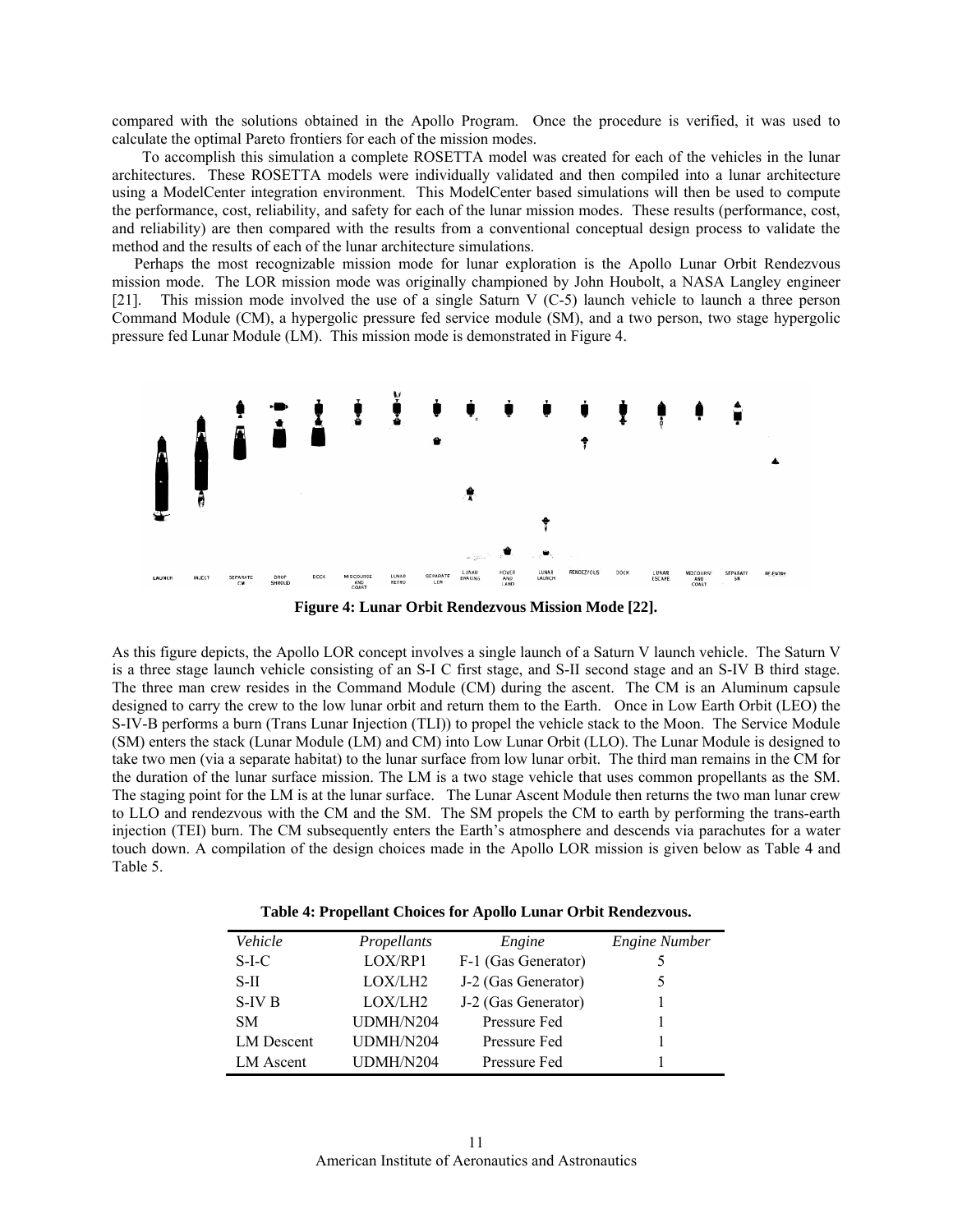| <i>Structure</i>  | Main Tanks | <b>Pressurant Tanks</b> | <b>Other Structure</b> |
|-------------------|------------|-------------------------|------------------------|
| S-I-C             | Al         | Ti                      | Al                     |
| S-II              | Al         | Ti                      | Al                     |
| S-IV B            | Al         | Ti                      | Al                     |
| CМ                | NA         | Al                      | Al                     |
| <b>SM</b>         | Al         | Ti                      | Al                     |
| <b>LM</b> Descent | Al         | Ti                      | Al                     |
| LM Ascent         |            | Ti                      | Αl                     |

It is important to note that the Apollo LOR mission mode assumes the same engines for the second and third stages of the Saturn V. This is important because the DDT&E for this engine can be shared by both stages. The same is true for the LM descent engine and the SM engine. These engines used the same propellant and are approximately the same thrust levels so a cost benefit also occurs.

The Apollo LOR was simulated in ModelCenter using ROSETTA models. The simulation involved the creation of ROSETTA models for the Command Module, the Service Module, the Lunar Module, and the Saturn V. These ROSETTA modules were then wrapped in ModelCenter to integrate the performance characteristics of the mission mode. The Architecture Cost Model (ACM) was also integrated to compile the costs of the different vehicles can then calculate the total Life Cycle Costs (LCC) of the mission mode.

The Apollo LOR baseline was computed using this ROSETTA based simulation tool. The 83 design variables were set and the ROSETTA models were evaluated to close the Apollo LOR mission mode. The performance results were compared between the simulation results and the actual Apollo LOR vehicle weights [23]. The results are given as Table 6.

| $S-I-C$<br>$S-II$<br>S-IV <sub>B</sub><br>CM<br><b>SM</b><br><b>LM</b> Descent<br><b>LM</b> Ascent | Al<br>Al<br>Al<br>NA<br>Al                                                                  | Ti<br>Ti                                                                                                                                                                                                                                                                                                                                                                                                                                                                                                                                                                                                                                                                                                                                                                                                                       | Al       |
|----------------------------------------------------------------------------------------------------|---------------------------------------------------------------------------------------------|--------------------------------------------------------------------------------------------------------------------------------------------------------------------------------------------------------------------------------------------------------------------------------------------------------------------------------------------------------------------------------------------------------------------------------------------------------------------------------------------------------------------------------------------------------------------------------------------------------------------------------------------------------------------------------------------------------------------------------------------------------------------------------------------------------------------------------|----------|
|                                                                                                    |                                                                                             |                                                                                                                                                                                                                                                                                                                                                                                                                                                                                                                                                                                                                                                                                                                                                                                                                                | Al       |
|                                                                                                    |                                                                                             | Ti                                                                                                                                                                                                                                                                                                                                                                                                                                                                                                                                                                                                                                                                                                                                                                                                                             | AI       |
|                                                                                                    |                                                                                             | AI                                                                                                                                                                                                                                                                                                                                                                                                                                                                                                                                                                                                                                                                                                                                                                                                                             | AI       |
|                                                                                                    |                                                                                             | T <sub>i</sub>                                                                                                                                                                                                                                                                                                                                                                                                                                                                                                                                                                                                                                                                                                                                                                                                                 | AI       |
|                                                                                                    |                                                                                             | Ti                                                                                                                                                                                                                                                                                                                                                                                                                                                                                                                                                                                                                                                                                                                                                                                                                             | AI       |
|                                                                                                    | Al<br>Al                                                                                    | Ti                                                                                                                                                                                                                                                                                                                                                                                                                                                                                                                                                                                                                                                                                                                                                                                                                             | Al       |
|                                                                                                    |                                                                                             |                                                                                                                                                                                                                                                                                                                                                                                                                                                                                                                                                                                                                                                                                                                                                                                                                                |          |
|                                                                                                    | evels so a cost benefit also occurs.<br>e total Life Cycle Costs (LCC) of the mission mode. | note that the Apollo LOR mission mode assumes the same engines for the second<br>This is important because the DDT&E for this engine can be shared by both sta<br>descent engine and the SM engine. These engines used the same propellant and a<br>OR was simulated in ModelCenter using ROSETTA models. The simulation invo<br>odels for the Command Module, the Service Module, the Lunar Module, and the<br>ales were then wrapped in ModelCenter to integrate the performance characteristi<br>nitecture Cost Model (ACM) was also integrated to compile the costs of the different<br>OR baseline was computed using this ROSETTA based simulation tool. The 83<br>ROSETTA models were evaluated to close the Apollo LOR mission mode.<br>pared between the simulation results and the actual Apollo LOR vehicle weights |          |
|                                                                                                    |                                                                                             | <b>Table 6: Comparison of Apollo Lunar Orbit Rendezvous Performance Results</b>                                                                                                                                                                                                                                                                                                                                                                                                                                                                                                                                                                                                                                                                                                                                                |          |
|                                                                                                    | Apollo Baseline                                                                             | <b>ROSETTA</b> Models                                                                                                                                                                                                                                                                                                                                                                                                                                                                                                                                                                                                                                                                                                                                                                                                          | % Diff   |
| CM                                                                                                 | 5,920 kg                                                                                    | $6,020$ kg                                                                                                                                                                                                                                                                                                                                                                                                                                                                                                                                                                                                                                                                                                                                                                                                                     | 1.72%    |
| <b>SM</b>                                                                                          | 24,720 kg                                                                                   | 24,920 kg                                                                                                                                                                                                                                                                                                                                                                                                                                                                                                                                                                                                                                                                                                                                                                                                                      | 0.79%    |
| LM                                                                                                 | 16,440 kg                                                                                   | 16,180 kg                                                                                                                                                                                                                                                                                                                                                                                                                                                                                                                                                                                                                                                                                                                                                                                                                      | $-1.54%$ |
| <b>Stack</b>                                                                                       | 47,080 kg                                                                                   | 47,120 kg                                                                                                                                                                                                                                                                                                                                                                                                                                                                                                                                                                                                                                                                                                                                                                                                                      | 0.09%    |
| $S-I-C$                                                                                            | 2,279,000 kg                                                                                | 2,280,000 kg                                                                                                                                                                                                                                                                                                                                                                                                                                                                                                                                                                                                                                                                                                                                                                                                                   | 0.04%    |
| $S-II$                                                                                             | 484,000 kg                                                                                  | 477,200 kg                                                                                                                                                                                                                                                                                                                                                                                                                                                                                                                                                                                                                                                                                                                                                                                                                     | $-1.40%$ |
| S-IV                                                                                               | 122,700 kg                                                                                  | 128,400 kg                                                                                                                                                                                                                                                                                                                                                                                                                                                                                                                                                                                                                                                                                                                                                                                                                     | 4.61%    |
| <b>CES</b>                                                                                         | 4,160 kg                                                                                    | 4,110 kg                                                                                                                                                                                                                                                                                                                                                                                                                                                                                                                                                                                                                                                                                                                                                                                                                       | $-1.32%$ |
| On Pad                                                                                             | 2,937,000 kg                                                                                | 2,936,000 kg                                                                                                                                                                                                                                                                                                                                                                                                                                                                                                                                                                                                                                                                                                                                                                                                                   | $-0.01%$ |
|                                                                                                    |                                                                                             | ws, the mass results for the ROSETTA models are within 5% of the actual vehi-                                                                                                                                                                                                                                                                                                                                                                                                                                                                                                                                                                                                                                                                                                                                                  |          |

**Table 6: Comparison of Apollo Lunar Orbit Rendezvous Performance Results.** 

As this table shows, the mass results for the ROSETTA models are within 5% of the actual vehicle weights. The biggest discrepancy is on the Saturn IV-B stage. This large discrepancy may be due to the fact that any errors in the stack weight are compounded in the TEI stage since it must perform the large delta V  $(\sim 10,000$  ft/s) required for that burn. The entire stack weight is within 0.01% of the actual mass of the Saturn V vehicle at the pad. These mass estimations are very accurate and have to do with the fact that very few manned space vehicles have been built and the MERs used in the ROSETTA models have been based upon this limited vehicle set which includes the Apollo vehicles.

 The mass estimates for the Apollo LOR mission mode are very accurate; and therefore, a mass-based cost comparison can be made between the Apollo architecture costs and the ROSETTA model calculated costs. As noted previously, these Cost Estimating Relationships (CERs) are bottoms-up subsystem based costing methods. These NAFCOM based CERs scale according to the mass of the subsystems and the complexity of the subsystem as compared with the baseline. The resulting simulation costs are then compared with the NAFCOM published cost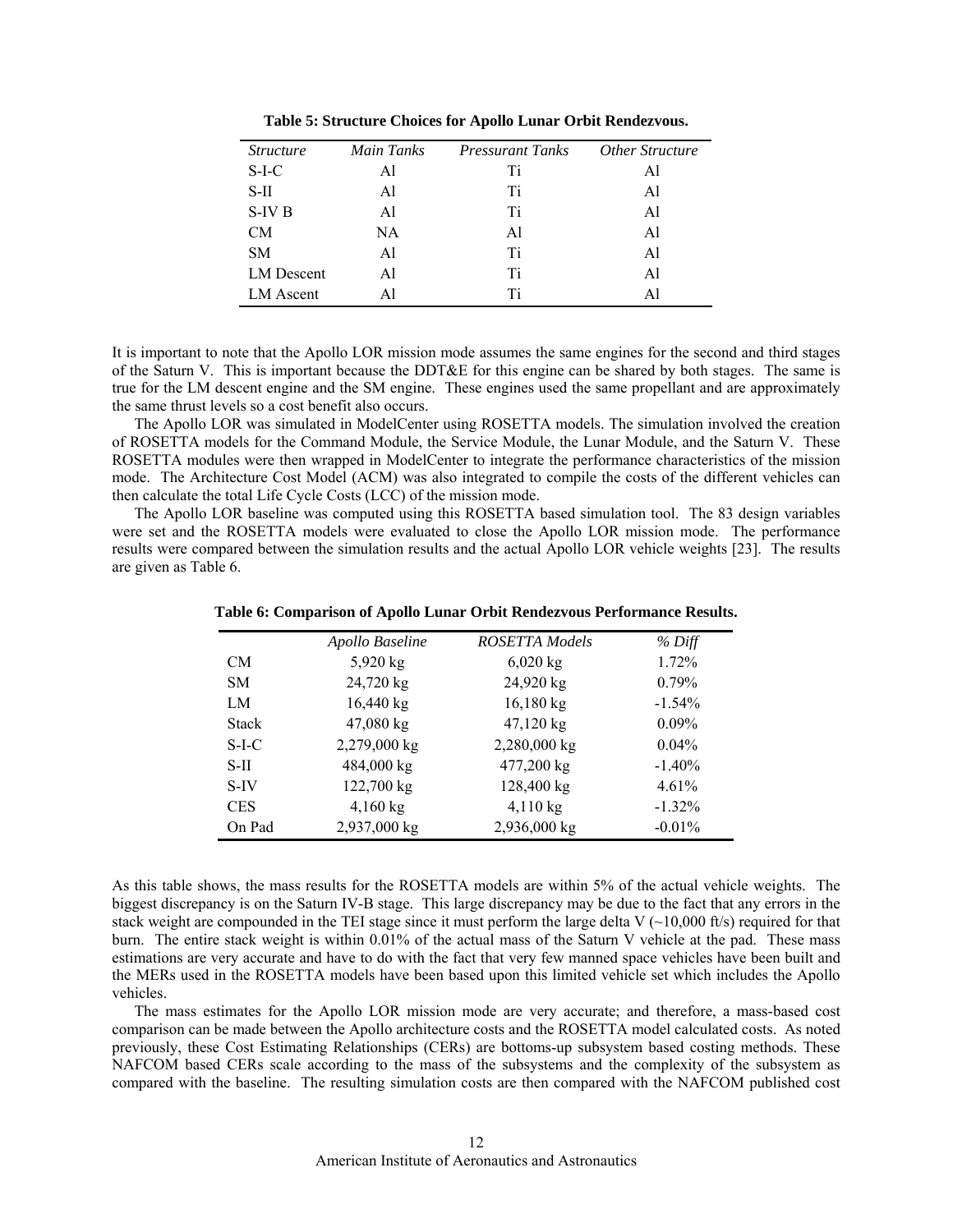7 and the Theoretical First Unit (TFU) costs are given as Table 8.

| <i>SM</i> 2004    | Apollo     | ROSETTA Models | $%$ Diff  |
|-------------------|------------|----------------|-----------|
| <b>CSM</b>        | \$10,510 M | $$10,780$ M    | $2.55\%$  |
| LM                | $$6,752$ M | $$6,639$ M     | $-1.67\%$ |
| Saturn V          | \$13,890 M | \$13,740 M     | $-1.03\%$ |
| <b>Total DDTE</b> | \$31,140 M | \$31,160 M     | $0.04\%$  |

**Table 7: Apollo Lunar Orbit Rendezvous Design Development Testing and Evaluation Cost Comparison.** 

|  | Table 8: Apollo Lunar Orbit Rendezvous Theoretical First Unit Cost Comparison. |
|--|--------------------------------------------------------------------------------|
|--|--------------------------------------------------------------------------------|

| <i>SM</i> 2004 | Apollo    | ROSETTA Models | $%$ Diff  |
|----------------|-----------|----------------|-----------|
| <b>CSM</b>     | \$294 M   | \$309 M        | 5.10%     |
| LM             | \$651 M   | \$733 M        | 12.60%    |
| Saturn V       | \$901 M   | \$832 M        | $-7.71\%$ |
| Total TFU      | \$1,846 M | $$1,874$ M     | 1.49%     |
|                |           |                |           |

For the Apollo vehicles. The comparison of Design Development Testing & Evaluation COMERC is given as Table<br>
Table ?: Apollo Lunar Orbit Rendezvous Design Development Testing and Evaluation Conf Comparison.<br>
Table ?: Apol As these tables show, the costs are very close for each of the vehicles in the Apollo LOR. DDT&E costs are within 3% for all of the elements of the architecture. The error associated with the TFU costs is slightly higher. The main difference is in the TFU of the LM. This higher cost of 12% results in a difference of \$82 million dollars. Even with this difference, the total TFU is only off by 1.49%, or \$8 million dollars, for the first vehicle. The ROSETTA calculated cost to first vehicle is \$33.03 Billion which is less than 0.1% off the actual cost to first vehicle of \$32.99 Billion.

 The dynamically changing fault tree analysis incorporated in each ROSETTA model calculates the total vehicle reliability based upon the assumed subsystem reliabilities and the vehicle configurations. The reliability analysis was conducted for each of the ROSETTA models in the Apollo LOR, and the results were compared with those published in the Apollo Reliability and Quality Assurance Program Quarterly Status Report [24]. The resulting reliability comparisons are given in Table 9.

|              | Apollo | <b>ROSETTA</b> Models | $%$ Diff |
|--------------|--------|-----------------------|----------|
| <b>CSM</b>   | 0.7662 | 0.7648                | $-0.19%$ |
| LM           | 0.8894 | 0.8918                | $0.27\%$ |
| <b>Stack</b> | 0.6815 | 0.6820                | $0.08\%$ |
| Saturn V     | 0.7639 | 0.7690                | $0.66\%$ |
| <b>LOM</b>   | 0.5206 | 0.5245                | 0.75%    |

**Table 9: Apollo Lunar Orbit Rendezvous Loss of Mission Reliability Comparison.** 

As this table shows, the resulting Apollo LOR reliability calculations are within 1% of the actual calculated Apollo LOR reliabilities. This high level of accuracy is achieved because of the subsystem reliabilities are derived from the actual Apollo numbers. The total calculated LOM is 0.5245, or a loss of mission in every 2.10 flights. The demonstrated LOM of the Apollo LOR system is 1 loss in 7 flights or 0.87. For comparison purposes, the different lunar mode reliabilities will be based upon the calculated reliabilities and not the demonstrated reliabilities of the LOR.

 The ROSETTA model accurately calculates the performance, cost, and reliability of the Apollo LOR mission mode. These ROSETTA models, combined in the ModelCenter environment, will then be used to find the Pareto frontiers of the ideal reliabilities for the varying budgets of the LOR program. This analysis was also conducted for the Apollo Direct and Apollo EOR mission modes. The errors are similar to that of Apollo LOR and are therefore not shown in this paper.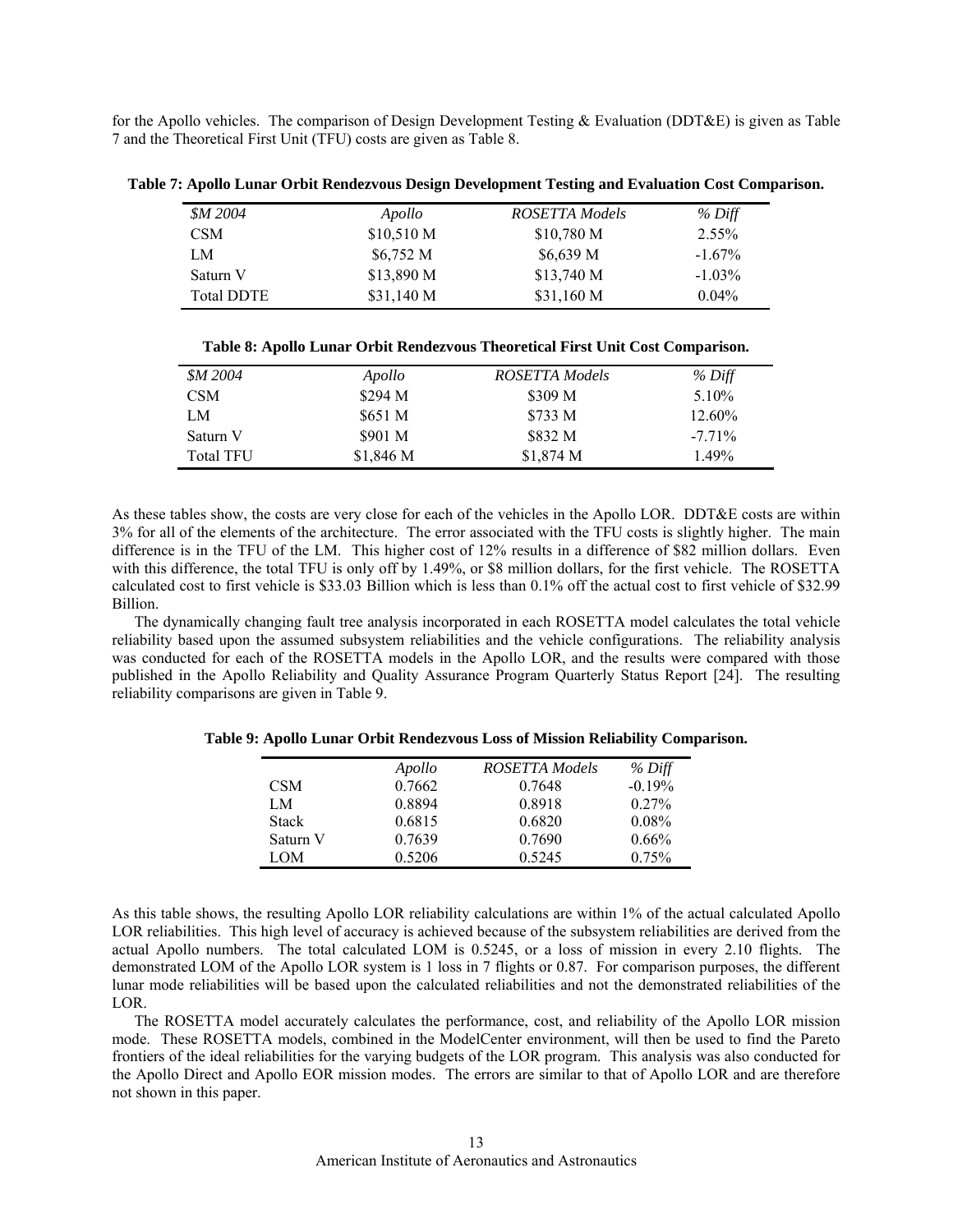The optimization scheme outlined in section II is implemented into a lunar architecture selection tool to simulate the Apollo Lunar Orbit Rendezvous mission mode. The design variables above are optimized via a genetic algorithm to find the optimal OEC for a given weighting. This weighting on the OEC is then systematically changed from 100% reliability-centric to 100% cost-centric. Each optimized point is then plotted to produce a Pareto frontier of the Apollo LOR architecture. The optimized Pareto frontier for 10 different weightings of the OEC is given as Figure 5. The actual inputs chosen for by the genetic algorithm represented by the points on the Pareto frontier is given as Figure 6.



**Figure 5: Pareto Frontier of the Apollo Lunar Orbit Rendezvous Architecture.** 

|   |                           | Rel        | 90% Rel    | 80% Rel                 | 70% Rel    | 60% Rel    | 50% Rel                                                                                                     | 40% Rel    | 30% Rel     | 20% Rel     | 10% Rel                                                                 | Cost        | Apollo            |
|---|---------------------------|------------|------------|-------------------------|------------|------------|-------------------------------------------------------------------------------------------------------------|------------|-------------|-------------|-------------------------------------------------------------------------|-------------|-------------------|
|   | Structure                 | Τī         | AI         | AI                      | AI         | AI         | AI                                                                                                          | AI         | AI          | AI          | AI                                                                      | AI          | AI                |
|   | <b>RCS</b>                | Hypergolic | Hypergolic | Hypergolic              | Hypergolic | Hypergolic | Hypergolic                                                                                                  | Hypergolic | Hypergolic  | Hypergolic  | Hypergolic                                                              | Hypergolic  | <b>Hypergolic</b> |
| 읎 | Avionics Red              |            |            |                         |            |            |                                                                                                             |            |             |             |                                                                         |             |                   |
|   | <b>ECLSS Red</b>          |            |            |                         |            |            |                                                                                                             |            |             |             |                                                                         |             |                   |
|   | Power Red                 |            |            |                         |            |            |                                                                                                             |            |             |             |                                                                         |             |                   |
|   | Parachute Red             |            |            |                         |            |            |                                                                                                             |            |             |             |                                                                         |             | $\Omega$          |
|   | <b>Propellant Type</b>    | LOX/CH4    | LOX/CH4    | Hypergolic              | LOX/CH4    | LOX/CH4    | LOX/CH4                                                                                                     | LOX/LH2    | LOX/LH2     | LOX/LH2     | LOX/LH2                                                                 | LOX/LH2     | <b>Hypergolic</b> |
|   | <b>Engine Type</b>        | Expander   | Expander   | Pressure                | Expander   | Expander   | Expander                                                                                                    | Expander   | Expander    | Expander    | Expander                                                                | Expander    | Pressure          |
| 훎 | <b>Structure Type</b>     |            | ΑI         | AI                      | ΑI         | AI         | AI                                                                                                          | A١         |             | AI          |                                                                         | AI          | AI                |
|   | <b>Engine Red</b>         |            |            |                         |            |            |                                                                                                             |            |             |             |                                                                         |             | $\Omega$          |
|   | Power Red                 |            |            |                         |            |            |                                                                                                             |            |             |             |                                                                         |             | $\Omega$          |
|   | <b>Pressurant Mat</b>     | Ti         | Ti         |                         | Ti         | Τi         |                                                                                                             | Τi         | Τi          | Ti          |                                                                         | Ti.         | AI.               |
|   | <b>Ascent Fuel Type</b>   | Hypergolic | Hypergolic | Hypergolic              | Hypergolic | Hypergolic | Hypergolic                                                                                                  | Hypergolic | Hypergolic  | Hypergolic  | Hypergolic                                                              | Hypergolic  | Hypergolic        |
|   | Descent Fuel Type         | LOX/CH4    | LOX/CH4    | LOX/CH4                 | LOX/CH4    | LOX/CH4    | Hypergolic                                                                                                  | LOX/CH4    | Hypergolic  | Hypergolic  | Hypergolic                                                              | Hypergolic  | Hypergolic        |
|   | T/W LS                    |            |            |                         |            |            |                                                                                                             |            |             |             |                                                                         |             |                   |
|   | T/W LLO                   |            |            |                         |            |            |                                                                                                             |            |             |             |                                                                         |             |                   |
|   | <b>Engine Red Ascent</b>  |            |            |                         |            |            |                                                                                                             |            |             |             |                                                                         |             | $\Omega$          |
| Ξ | <b>Engine Red Descent</b> |            |            |                         |            |            |                                                                                                             |            |             |             |                                                                         |             | $\Omega$          |
|   | <b>AR Ascent</b>          | 75         | 75         | 75                      | 75         | 150        | 150                                                                                                         | 150        | 150         | 150         | 150                                                                     | 150         | 75                |
|   | <b>AR Descent</b>         | 75         | 75         | 150                     | 150        | 150        | 139.2857143                                                                                                 | 150        | 128.5714286 | 128.5714286 | 128.5714286                                                             | 139.2857143 | 75                |
|   | Ascent Engine Cycle Type  | Pressure   | Expander   | Expander                | Expander   | Expander   | Expander                                                                                                    | Expander   | Expander    | Expander    | Expander                                                                | Expander    | Pressure          |
|   | Descent Engine Cycle Type | Expander   | Expander   | Expander                | Expander   | Expander   | Expander                                                                                                    | Expander   | Expander    | Expander    | Expander                                                                | Expander    | Pressure          |
|   | <b>Pressurant Mat</b>     | Τi         | Τi         | Τi                      | Τi         | Τi         | Τi                                                                                                          | Ti         | Τi          | Τi          | Τi                                                                      | GrEp        | Ti.               |
|   | Structure Type            | Ti.        | AI         | AI                      | AI         | AI         | AI                                                                                                          | AI         |             | AI          | AI                                                                      | ΑI          | AI.               |
|   | Stage 1 Engine Type       | Gas Gen    | Gas Gen    |                         |            |            | Staged-Comb Staged-Comb Staged-Comb Staged-Comb Staged-Comb Staged-Comb Staged-Comb Staged-Comb Staged-Comb |            |             |             |                                                                         |             | Gas Gen           |
|   | Stage 1 Propellant Type   | LOX/RP1    | LOX/RP1    | LOX/RP1                 | LOX/RP1    | LOX/RP1    | LOX/RP1                                                                                                     | LOX/RP1    | LOX/RP1     | LOX/RP1     | LOX/RP1                                                                 | LOX/RP1     | LOX/RP1           |
|   | Stage 1 Structure Type    | Tì.        | AI         | AI                      | AI         | AI         | AI                                                                                                          | AI         | AI          | AI          | AI                                                                      | AI          | <b>AI</b>         |
|   | Stage 2 Engine Type       | Gas Gen    |            | Staged-Comb Staged-Comb | Gas Gen    | Gas Gen    |                                                                                                             |            |             |             | Staged-Comb Staged-Comb Staged-Comb Staged-Comb Staged-Comb Staged-Comb |             | Gas Gen           |
|   | Stage 2 Propellant Type   | LOX/RP1    | LOX/RP1    | LOX/RP1                 | LOX/LH2    | LOX/LH2    | LOX/RP1                                                                                                     | LOX/RP1    | LOX/RP1     | LOX/RP1     | LOX/RP1                                                                 | LOX/RP1     | LOX/LH2           |
| ₹ | Stage 2 Structure Type    | Tì.        | Al-Li      | AI                      | AI         | AI         | AI                                                                                                          | AI         | AI          | AI          | AI                                                                      | AI          | AI.               |
|   | Stage 3 Engine Type       | Gas Gen    |            | Staged-Comb Staged-Comb | Gas Gen    | Gas Gen    |                                                                                                             |            |             |             | Staged-Comb Staged-Comb Staged-Comb Staged-Comb Staged-Comb Staged-Comb |             | Gas Gen           |
|   | Stage 3 Propellant Type   | LOX/RP1    | LOX/RP1    | LOX/RP1                 | LOX/LH2    | LOX/LH2    | LOX/RP1                                                                                                     | LOX/RP1    | LOX/RP1     | LOX/RP1     | LOX/RP1                                                                 | LOX/RP1     | LOX/LH2           |
|   | Stage 3 Structure Type    | Τï         | Al-Li      | Al-Li                   | AI         | ΑI         | ΑI                                                                                                          | ΑI         | ΔΙ          | AI          | AI                                                                      | AI          | AI                |
|   | Stage 1 Engine Out        |            |            |                         |            |            |                                                                                                             |            |             |             |                                                                         |             | $\Omega$          |
|   | Stage 2 Engine Out        |            |            |                         |            |            |                                                                                                             |            |             |             |                                                                         |             | $\Omega$          |
|   | Stage 3 Engine Out        |            |            |                         |            |            |                                                                                                             |            |             |             |                                                                         |             | $\Omega$          |

**Figure 6: Summary of GA Produced Inputs for Apollo Lunar Orbit Rendezvous Architecture.**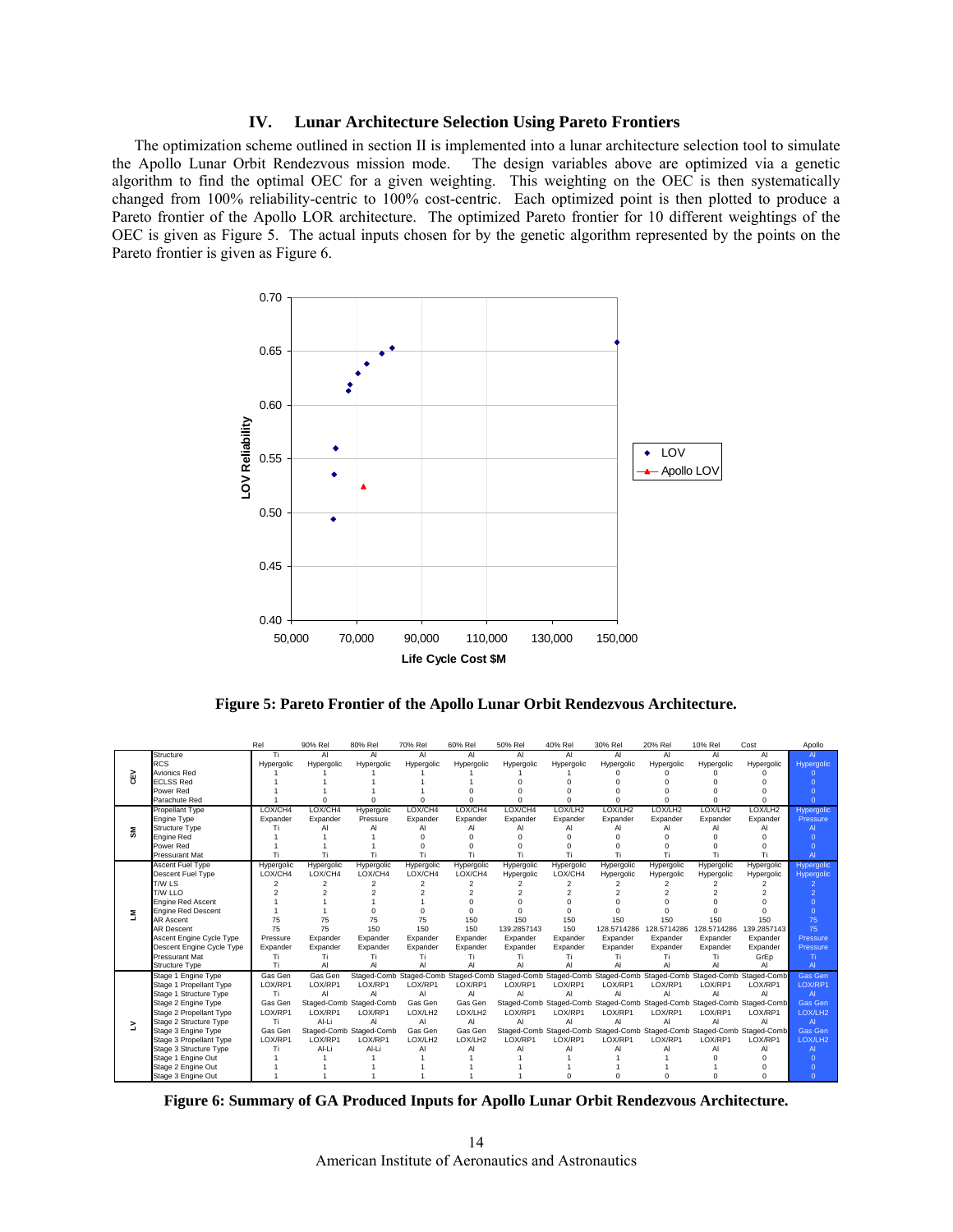This Pareto frontier shows the expected dimensioning returns shape of increased reliability as a function of oxtensive to the experiment of increase in the experiment of increase increases in the experiment of increase in The summary of the inputs shows how the different configuration choices are made as the weighting for the OEC changes. Some interesting observations can be made from the changing inputs driven by the GA and the weighting on the OEC. First, the redundancy changes dramatically as the weighting on the OEC changes. In the 100% reliability-centric optimization, redundancy exists on all 11 elements of the architecture. This is expected since the solution is independent of cost and therefore any increase in reliability (especially through redundancy) is chosen. This 100% reliability centric model utilizes mostly titanium structures in the vehicle designs. This is because titanium results in a lighter vehicle and with lower thrust engines, and therefore a higher reliability. Propellant types vary throughout the architecture vehicles, but LOX/CH4 and the hypergolic propellants are most prevalent. Methane becomes an option because it offers higher performance (smaller engines with greater reliability) than hypergolic propellants, yet is more reliable than hydrogen due to the increased density of the fuel.

 As the weighting increased towards 100% cost-centric, the propellant and structure types change as well as the redundancy in the system. The all cost optimization results in an all aluminum main structure with higher strength materials for the high pressure pressurant tanks. These structures are chosen because Al is the cheapest material per pound, while the higher strength materials are needed for the pressurant tanks due to the high weight (and cost) associated with the use of aluminum for those tanks.

 It is interesting to look at the results of the changes in redundancy as the weighting on the OEC is changed from 0% reliability-centric to 100% reliability-centric. As expected, there are no redundant components in the 0% reliability-centric weighting. As the weighting increases to 10%, redundancy is added to the second stage of the Saturn launch vehicle. This is the first element of the architecture to gain redundancy. This is the case because of a balance between the reliability gained and the cost in mass and actual dollars of adding a redundant component. The second stage engine is added first because the engines on the second stage are generally lower reliability than that of the first stage engines (due to air start) and have a lower reliability than the third stage, due to the fact that 5 engines are operating instead of 1 engine on the third stage.

 The second element to gain redundancy is the first stage of the Saturn launch vehicle. This occurs because of the fact that there are again 5 engines operating and the addition of a redundant engine adds significantly to the reliability of the system. This also occurs because there is very little mass penalty for adding a first stage engine because that extra weight is only carried by the first stage.

As the weighting is increased more component and subsystem redundancies are added as a compromise between weight, cost, and reliability. A general rule is that the lower reliability of the system the earlier a redundant component is going to be added. Unfortunately it is not that simple, since an extra pound on the CM does translates too many extra pounds on the launch vehicle due to the gear ratio of the architecture. This gear ratio simply states that an extra pound on the CM, must be pushed by the SM which adds several extra pounds, which must then be launched which adds pounds exponentially according to the rocket equation. This exponential relationship greatly affects the mass and therefore cost of the system. This gear ratio for the Apollo LOR components is demonstrated in Table 10.

|           | CM             | SM.            | LM             | $S-IVB$        | $S-II$         | $S-I-C$        |
|-----------|----------------|----------------|----------------|----------------|----------------|----------------|
|           | $(+1000kg)$    | $(+1000kg)$    | $(+1000kg)$    | $(+1000kg)$    | $(+1000kg)$    | $(+1000kg)$    |
| <b>CM</b> | $1,167$ kg     | $0 \text{ kg}$ | $0 \text{ kg}$ | $0 \text{ kg}$ | $0 \text{ kg}$ | $0 \text{ kg}$ |
| <b>SM</b> | $1,697$ kg     | $3,595$ kg     | $3,614$ kg     | $0 \text{ kg}$ | $0 \text{ kg}$ | $0 \text{ kg}$ |
| LM        | $0 \text{ kg}$ | $0 \text{ kg}$ | 7,521 kg       | $0 \text{ kg}$ | $0 \text{ kg}$ | $0 \text{ kg}$ |
| $S-I-C$   | 127,400 kg     | 125,100 kg     | 454,900 kg     | 34,780 kg      | $11,310$ kg    | 4,312 kg       |
| S-II      | $27,200$ kg    | $26,700$ kg    | 103,000 kg     | 7,427 kg       | 3,415 kg       | $0 \text{ kg}$ |
| S-IVB     | 7,599 kg       | 7,460 kg       | $23,120$ kg    | $3,075$ kg     | $0 \text{ kg}$ | $0 \text{ kg}$ |
| Total     | 165,000 kg     | 162,800 kg     | 592,200 kg     | 45,280 kg      | 14,730 kg      | 4,312 kg       |
| <b>GR</b> | 165            | 163            | 592            | 45             | 15             | 4              |

**Table 10: Gear Ratio for Apollo Lunar Orbit Rendezvous Architecture Elements.** 

This table demonstrates the effect of 1000 kg of dry weight growth on a vehicle element and the resulting stack growth. The gear ratio is highest for the lunar module. This is because of the high ∆V that must be performed by the stages as well as the fact that the LM is payload for both the SM and the Saturn V elements. Because the CM is not payload for the lunar module, but is for the SM and the Saturn lowers the gear ratio when compared to the LM.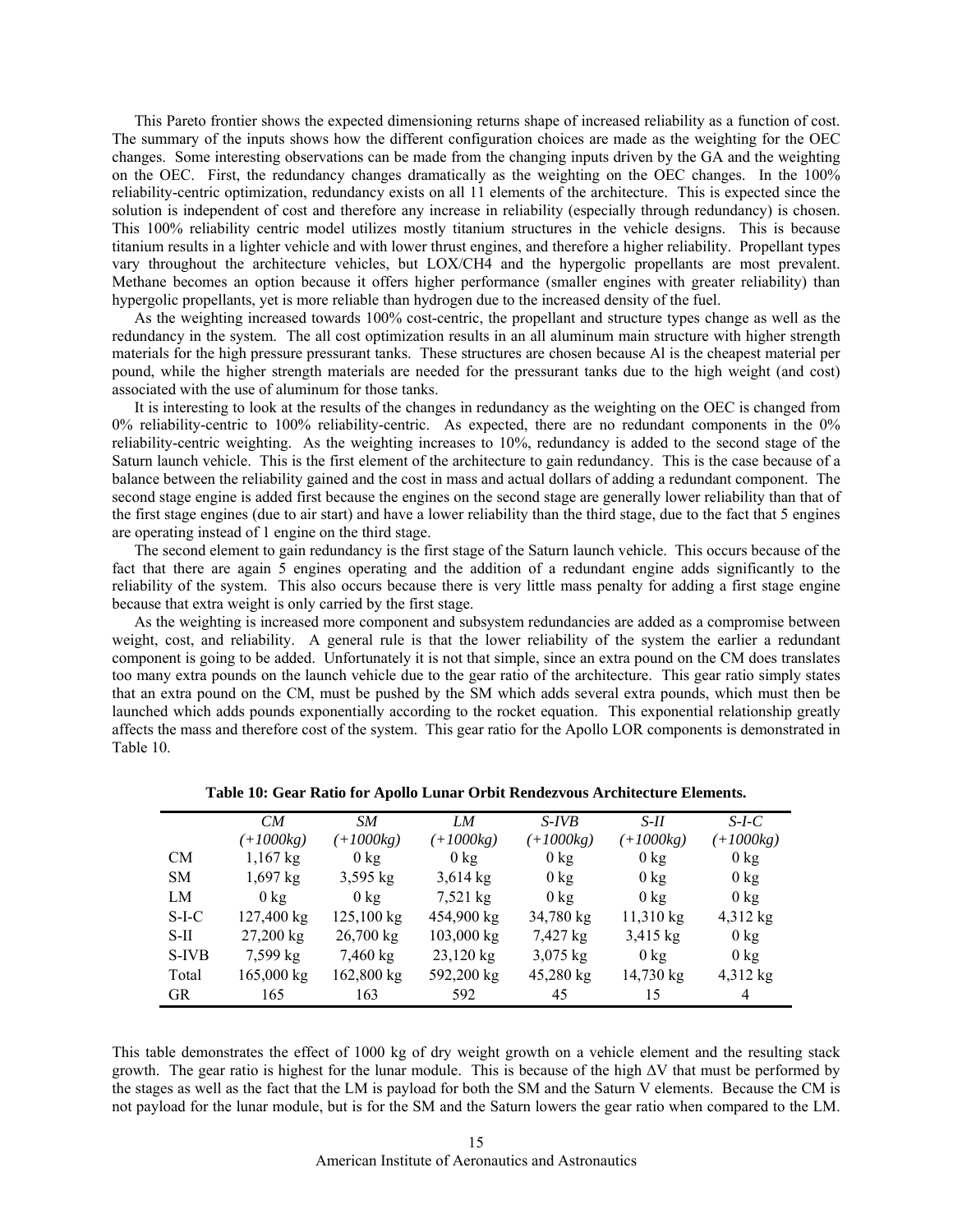The gear ratio of the CM is not higher because of the fact that the CM has little onboard propellant, so the increase in dry weight has a small affect on the gross weight of the CM. The Saturn stages have increasing gear ratios as you increase the stage of the vehicle. As with the LM, this is because the uppers stages act as payload for the lower stages. This table shows that a pound growth on the LM has the greatest impact on the total vehicle stack for the Apollo LOR architecture. This directly impacts the order of increasing subsystem redundancy in the Apollo LOR architecture. A summary of the increase of redundant components as the weighting on the OEC becomes more reliability-centric is shown as Figure 7.



**Figure 7: Redundancy in the Apollo Lunar Orbit Rendezvous Pareto Frontier.** 

As figure shows, the redundancy steadily increases to the maximum of eleven redundant components as the weighting on the reliability increases. The final redundant component added is the parachute redundancy. This is the last redundant component added because the descent system for the CM is generally considered a high reliability system and an extra parachute adds a significant weight to the top of the lunar architecture.

 As noted in Figure 5, the optimal Pareto frontier is significantly higher reliability and lower cost than the baseline Apollo architecture. These optimal points are able to retrieve higher reliabilities and lower costs than the baseline Apollo because of the constraints placed on the Apollo project. The Apollo lunar mode decision was made under intense schedule pressure placed on it by the John F. Kennedy's decree that the Apollo program would send a man to the moon before the end of the decade. This schedule constraint is not modeled in this methodology and therefore pushes the Apollo LOR Pareto frontier optimal past the Apollo baseline. The schedule based design choices of hypergolic propellants and limited redundancy pushed the Apollo baseline off the optimal result. A comparison of the Apollo baseline to the optimal reliability Pareto point for the same Apollo cost, and the optimal cost point to the Apollo cost is given as Figure 8.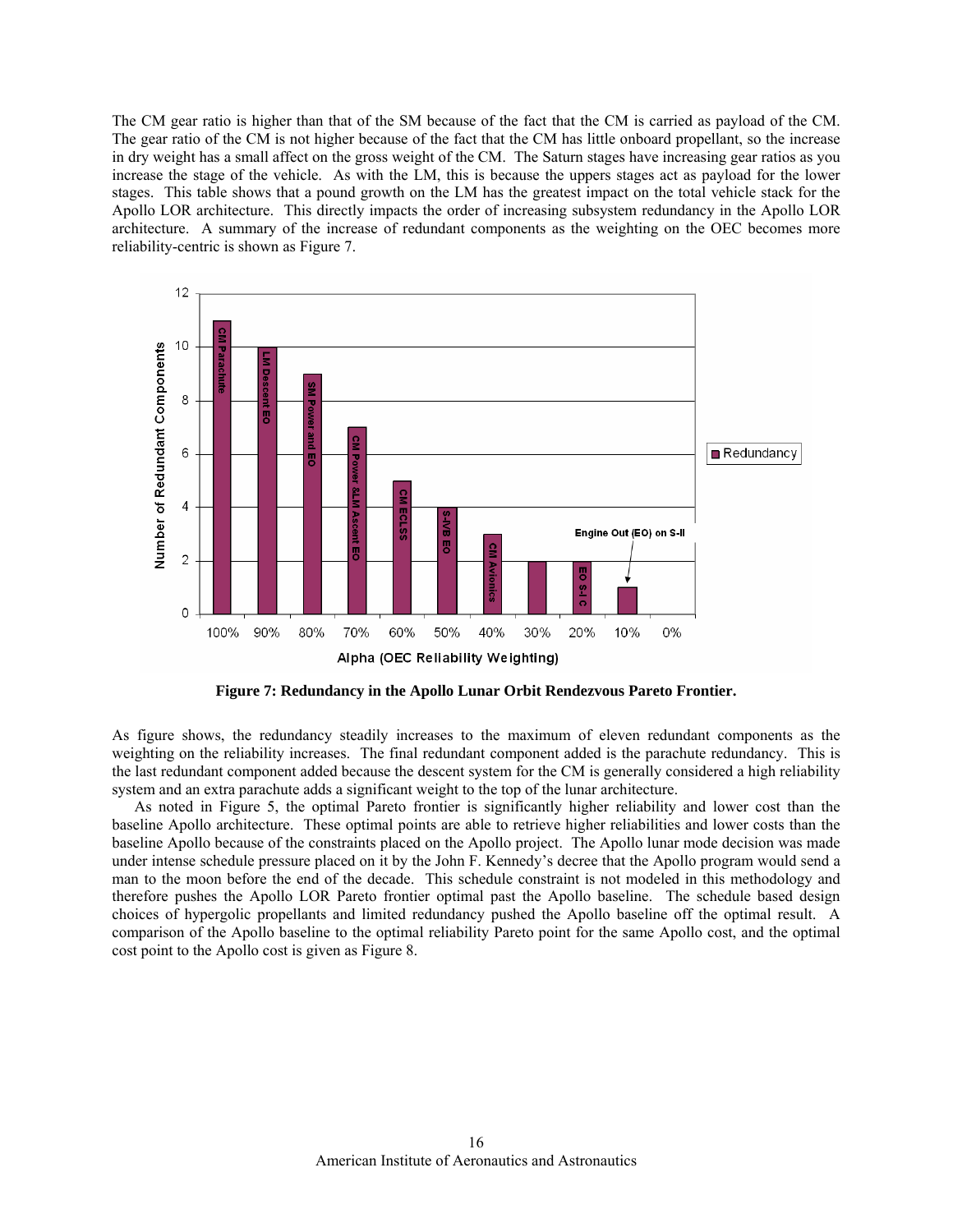

**Figure 8: Comparison of Apollo Baseline to Pareto Frontier Optimal Points.** 

|                | $0.40 +$                  |                                                                             |                      |                  |
|----------------|---------------------------|-----------------------------------------------------------------------------|----------------------|------------------|
|                | 50,000<br>60,000          | 70,000<br>80,000<br>90,000                                                  | 100,000              |                  |
|                |                           | Life Cycle Cost \$M                                                         |                      |                  |
|                |                           |                                                                             |                      |                  |
|                |                           | Figure 8: Comparison of Apollo Baseline to Pareto Frontier Optimal Points.  |                      |                  |
|                |                           |                                                                             |                      |                  |
|                |                           |                                                                             |                      |                  |
|                |                           | Table 11: GA Input Differences Between Apollo Baseline and Pareto Frontier. |                      |                  |
|                |                           | <b>Improved Reliability</b>                                                 | <b>Improved Cost</b> | Apollo           |
|                | Avionics Red              |                                                                             | $\theta$             | $\mathbf{0}$     |
| M <sub>o</sub> | <b>ECLSS Red</b>          | 1                                                                           | $\boldsymbol{0}$     | $\boldsymbol{0}$ |
|                | Power Red                 | 1                                                                           | $\theta$             | $\mathbf{0}$     |
|                | Propellant Type           | LOX/CH4                                                                     | LOX/LH2              | Hypergolic       |
| <b>NS</b>      | Engine Type               | Expander                                                                    | Expander             | Pressure         |
|                | Descent Fuel Type         | LOX/CH4                                                                     | Hypergolic           | Hypergolic       |
|                | Engine Red Ascent         | 1                                                                           | $\theta$             | $\mathbf{0}$     |
|                | <b>Engine Red Descent</b> | $\theta$                                                                    | $\boldsymbol{0}$     | $\boldsymbol{0}$ |
| Σ              | <b>AR</b> Ascent          | 75                                                                          | 150                  | 75               |
|                | <b>AR</b> Descent         | 150                                                                         | 128.5714286          | 75               |
|                | Ascent Engine Cycle Type  | Expander                                                                    | Expander             | Pressure         |
|                | Descent Engine Cycle Type | Expander                                                                    | Expander             | Pressure         |
|                | Stage 1 Engine Type       | Staged-Comb                                                                 | Staged-Comb          | Gas Gen          |
|                | Stage 1 Propellant Type   | LOX/RP1                                                                     | LOX/RP1              | LOX/RP1          |
|                | Stage 1 Structure Type    | Al                                                                          | AI                   | AI               |
|                | Stage 2 Engine Type       | Gas Gen                                                                     | Staged-Comb          | Gas Gen          |
|                | Stage 2 Propellant Type   | LOX/LH2                                                                     | LOX/RP1              | LOX/LH2          |
|                | Stage 2 Structure Type    | A <sub>1</sub>                                                              | AI                   | AI               |
|                | Stage 3 Engine Type       | Gas Gen                                                                     | Staged-Comb          | Gas Gen          |
|                | Stage 3 Propellant Type   | LOX/LH2                                                                     | LOX/RP1              | LOX/LH2          |
|                | Stage 3 Structure Type    | Al                                                                          | Al                   | Al               |
|                | Stage 1 Engine Out        | 1                                                                           | 1                    | $\boldsymbol{0}$ |
|                | Stage 2 Engine Out        | 1                                                                           | 1                    | $\mathbf{0}$     |
|                | Stage 3 Engine Out        | 1                                                                           | $\mathbf{0}$         | $\mathbf{0}$     |
|                |                           |                                                                             |                      |                  |
|                |                           |                                                                             |                      |                  |
|                |                           |                                                                             |                      |                  |
|                |                           | 17                                                                          |                      |                  |

**Table 11: GA Input Differences Between Apollo Baseline and Pareto Frontier.**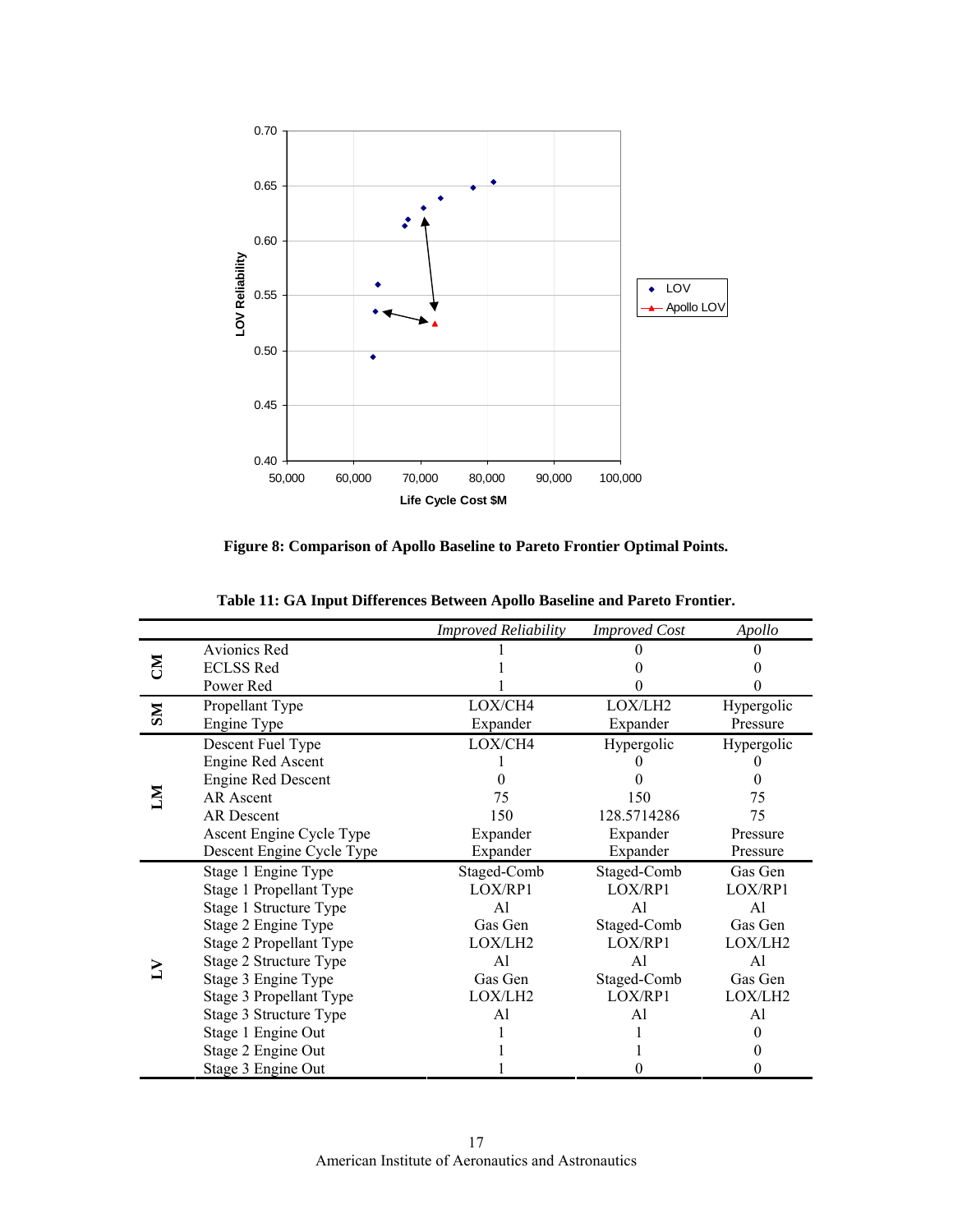the program, while keeping the same reliability as the baseline Apollo architecture. If the life cycle cost was kept constant, an increase in LOM reliability of 0.1137 can be obtained.

 As with reliability, LOC safety Pareto frontier can also be created. The Pareto frontier is very similar to the curve calculated for LOM since the LOM and LOC are similar for a given architecture. To calculate this Pareto frontier, the LOC safety numbers were calculated for the given LOM Pareto frontier points. The simulation could be reoptimized for LOC, but since the dependencies on LOM and LOC are interrelated and the Pareto frontier is of similar shape, the LOC of the optimized LOM points was used for the Pareto frontier. The Pareto frontier for LOC is included as Figure 9.



**Figure 9: LOC Pareto Frontier for Apollo Lunar Orbit Rendezvous.** 

As this figure shows an increase in LOC safety of 0.0803 can be achieved with the same cost as the baseline Apollo architecture. A summary of the savings in reliability and cost are summarized in Table 12.

| \$M        | LOR     | %Diff |
|------------|---------|-------|
| LCC        | \$8,958 | 12%   |
| <b>LOM</b> | 0.11    | 21%   |
| LOC.       | 0.08    | 12%   |

#### **Table 12: Differences Pareto Frontiers and Baselines.**

As this tables shows, the cost savings to achieve the same reliability as the baseline is at least \$8.9 B FY2004. Cost savings of up to 12% over the Apollo baselines can be achieved with the application of this methodology. The reliability gains can be 21% for reliability and 12% for safety while keeping approximately the same cost as the baseline. This same methodology can be completed for the Apollo EOR, Apollo Direct, and Exploration System Architecture Study mission modes resulting in similar savings in both cost and reliability by using the optimal Pareto frontier in the architecture configuration selection.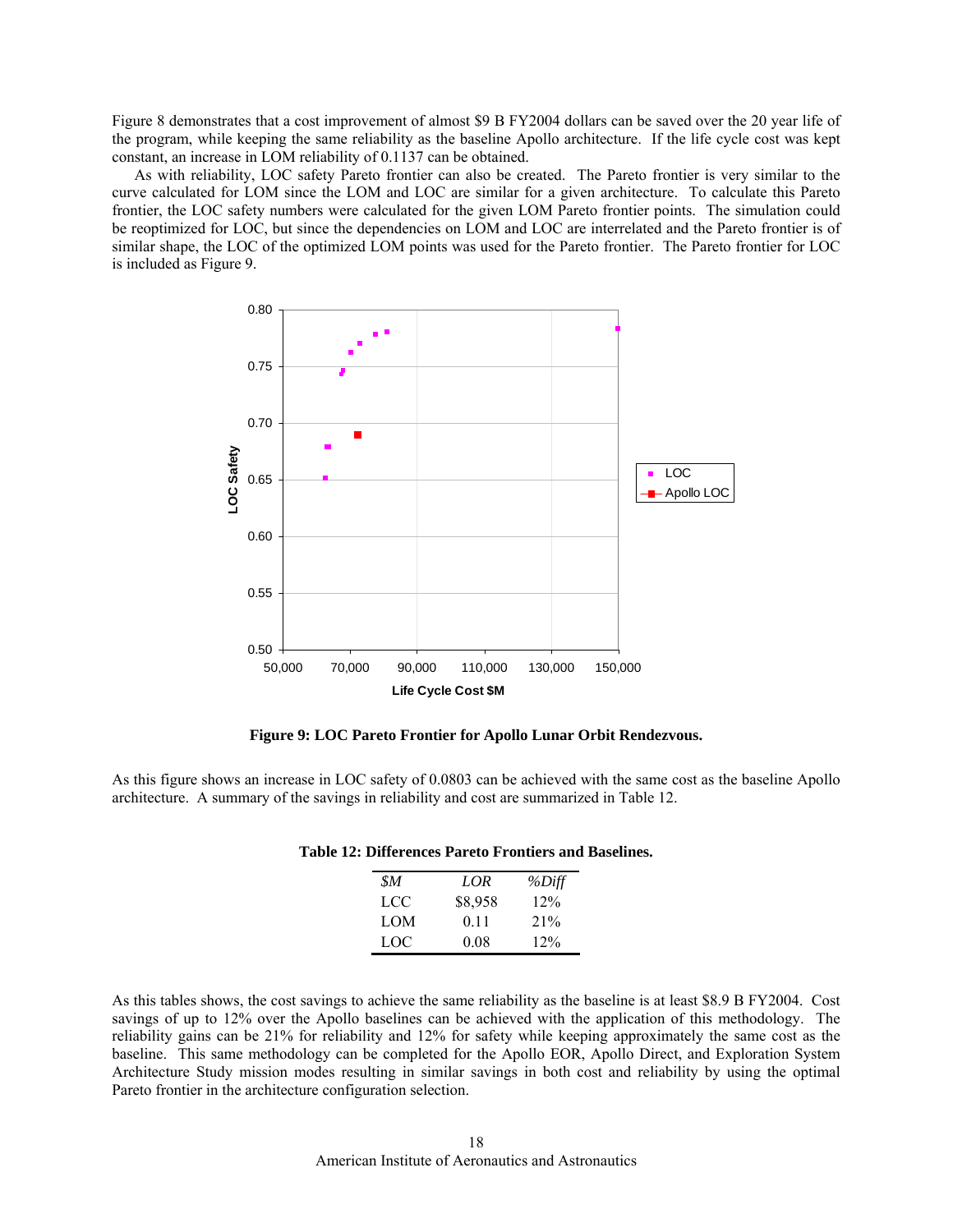#### V. **Conclusions**

**V. Conclusions**<br>
lunar architecture set the ideal cost and reprocess to include<br>
sees. These new para<br>
tiers for a given luna<br>
diers for a given luna<br>
diers for a given luna<br>
diers for a given luna<br>
diers is.<br>
is.<br>
is.<br> The goal of this research was to develop a lunar architecture selection tool that would revolutionize the design process by presenting the decision maker with the ideal cost and reliability solutions. This goal was accomplished through the adaptation of the current design process to include fast acting parametric ROSETTA models with dynamically changing cost and reliability analyses. These new parametric tools were then combined in an integrated framework to evaluate the optimal Pareto frontiers for a given lunar mode. The developed Pareto frontiers present the optimal cost and reliability solutions to the decision maker without bogging down the decision maker with the performance details of the architecture elements.

In conclusion, this method can accurately and quickly evaluate lunar architectures. The dynamic calculations of performance, cost, and reliability allow the decision maker to be presented with information about the cost and reliability of multiple optimal solutions. These optimal solutions, presented as a Pareto frontier, can be used to select the best lunar architecture and mission mode for any design budget. The resulting solutions can save between \$9 B for the same reliability when compared over a 32 flight lunar campaign. For the same cost, this method can increase the reliability of 21%. This research can also be extended to find the ideal Pareto frontier for other lunar modes such as the Apollo Direct, Apollo Earth Orbit Rendezvous, and the Exploration System Architecture Study.

#### **Acknowledgments**

 The authors would like to thank the members of the Space Systems Design Lab at the Georgia Institute of Technology.

#### **References**

- 1 Loch, C. H., M. T. Pich, C. Terwiesch and M. Urbschat: Selecting R&D Projects at BMW: A Case Study of Adopting Mathematical Programming Models, IEEE Transactions on Engineering Management 48 (1), 2001, 70 - 80.
- 2 Schmidt, RL, JR Freeland. 1992. Recent progress in modeling R&D project-selection processes. IEEE Trans. Eng. Management 39(3) 239-246
- 3 Beaujon, G. J., S. P. Marin., G. C. McDonald. 2001. Balancing and optimizing a portfolio of R&D projects. Naval Logist. Quart. 48(1) 18–40.
- 4 Marcus, L., Olds, J. R., et. al., "Technology Assessment for Manned Mars Exploration Using a ROSETTA Model of a Bimodal Nuclear Thermal Rocket (BNTR)," AIAA Space 2001 Conference and Exposition, Albuquerque, NM, August 28-30, 2001.
- 5 Rocket Engine Design Tool for Optimal Performance (REDTOP), Software Package, ver 1.3, Spaceworks Engineering Inc., Atlanta, GA, 2003.
- 6 Krevor, Z. Space Systems Design Laboratory, Georgia Institute of Technology (2006) Unpublished raw data.
- 7 Powell, R.W., et. al., "Program to Optimize Simulated Trajectories (POST) Utilization Manual, Volume II, Version 5.2," NASA Langley Research Center, Hampton, VA; Martin Marietta Corporation, Denver, CO., October 1997.
- 8 Thompson, R. Space Systems Design Laboratory, Georgia Institute of Technology (2006) Unpublished raw data.
- 9 Rohrschneider, R., "Development of a Mass Estimating Relationship Database for Launch Vehicle Conceptual Design," AE8900 Special Project, School of Aerospace Engineering, Georgia Institute of Technology, April 26, 2002.
- 10 Willoughby, L. "A Semi-empirical Method for Propellant Tank Weight Estimation," 27th Annual Conference of the Society of Aeronautical Weight Engineers, Inc. New Orleans, LA 1968.
- 11 Humble, R., Henry, G. , and Larson, W. *Space Propulsion Analysis and Design.* McGraw-Hill Companies New York, NY. 1995.
- 12 Mosleh, A. et al. "Procedure for Treating Common-Cause Failures in Safety and Reliability Studies," U.S. Nuclear Regulatory Commission, NUREG/CR-4780, Vol. I and II, Washington, DC. 1988.
- 13 Fleming, K. N., Molesh, A. "Common-Cause Data Analysis and Implications in System Modeling," Procedures Int'l Topical Meeting on Probabilistic Safety Methods and Applications, Feb 1985. Vol 1.